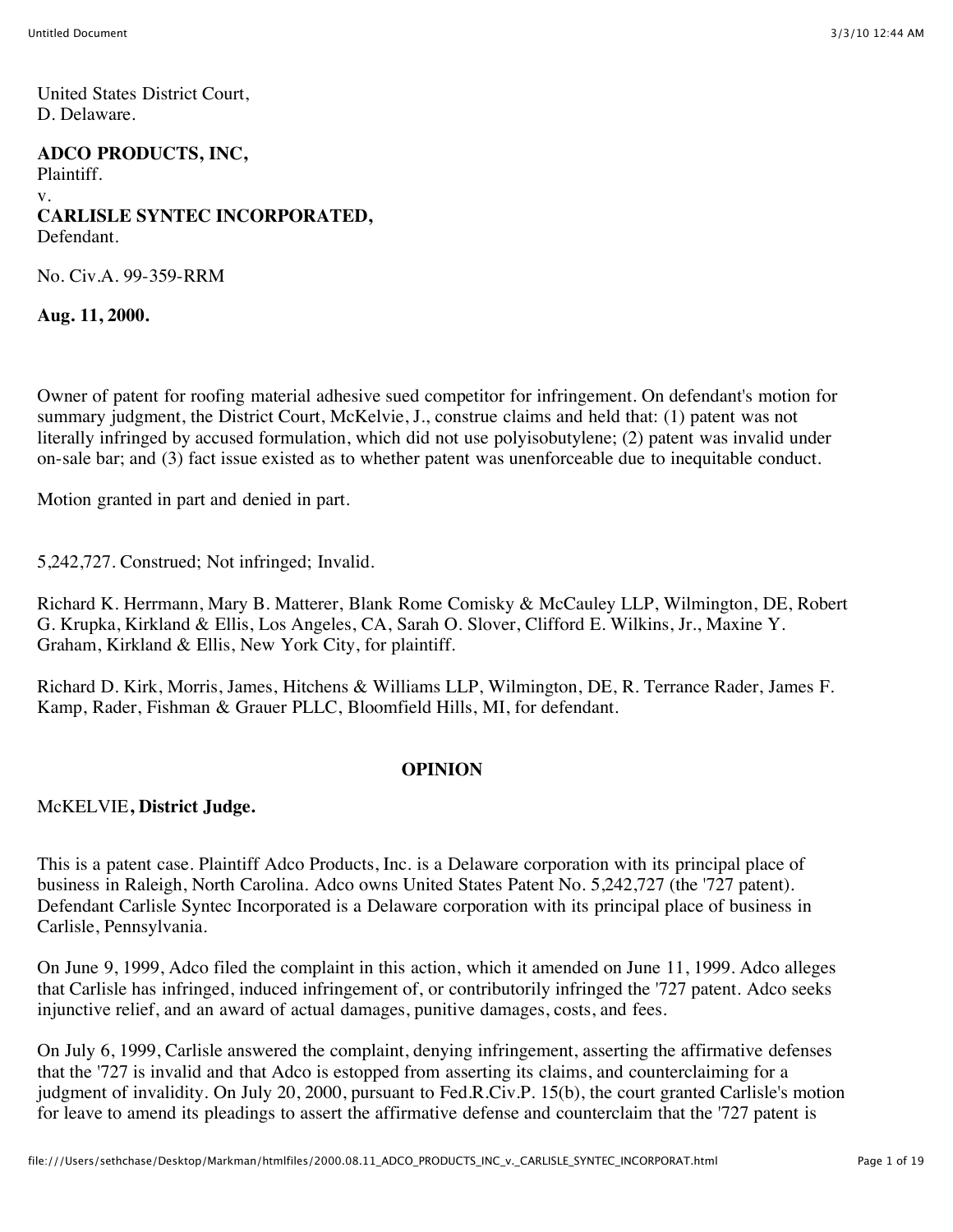unenforceable due to inequitable conduct.

This case is scheduled for a fourteen day jury trial beginning September 11, 2000.

On April 14, 2000, Carlisle moved for summary judgment of noninfringement, invalidity, unenforceability, and no willful infringement of the '727 patent. The issues raised by Carlisle's motions include whether the priority date of the dispute should be governed by a continuation-in-part application filed by Adco; whether Adco's sales of products to Carlisle trigger the "on-sale bar"; whether a chemical constituent of Carlisle's accused products falls within the scope of the patent; and whether Adco intentionally misled the Patent and Trademark Office during the prosecution of the '727 patent by withholding information about its prior commercial products.

On July 20, 2000, the court held a trial in accordance with Markman v. Westview Instruments, Inc., 517 U.S. 370, 116 S.Ct. 1384, 134 L.Ed.2d 577 (1996), to construe disputed claims of the '727 patent. On the same day, the court heard oral argument on Carlisle's summary judgment motions. This is the court's construction of those disputed claims and its decision on the pending motions.

# **I.** *FACTUAL AND PROCEDURAL BACKGROUND*

The court draws the following facts from the '727 patent, its prosecution history, and the affidavits and documents submitted by the parties.

# **A.** *The Technology at Issue*

# **1.** *Adhesives for EPDM roofing installations*

The patent at issue relates to adhesives used for creating watertight seams between sheets of rubbery roofing material. Carlisle manufactures and sells roofing systems which include large rubber roofing membranes made from a material known as ethylene-propylene-nonconjugated diene terpolymer (EPDM). The membranes must be overlapped and spliced together with adhesives to form a continuous, water-tight sheet.

EPDM membranes are wound into rolls after they are manufactured. Tension during the winding process may cause the EPDM to expand slightly. The membranes are commonly unrolled onto a roof with a 5-inch overlap between adjacent membranes. After installation, the EPDM shrinks somewhat and recovers to its original size. Environmental conditions may cause the membranes to further contract. If the adhesive material used to join adjacent EPDM membranes is not sufficiently strong, the shrinkage of the membranes may pull the seams apart.

Adhesives contain strands of molecules that are chemically linked together in what are called polymer chains. These polymer chains provide strength and flexibility to the adhesive. Adhesives may be either "uncured" or "cured" at the time of installation. The term "uncured" refers to the absence of chemical bonds between the polymer chains.

The term "cure," also known as "cross-linking" or "vulcanization," refers to the formation of bonds between unsaturated hydrocarbon molecules in opposing polymer chains. These bonds physically link the polymer chains together, forming a stable, three-dimensional polymer network. One of several ways to cure an uncured adhesive is to expose it to high temperatures. In general, as the adhesive cures, it becomes stronger.

In the mid-1980s, several different kinds of adhesive materials were used to seam EPDM membranes. One technique, as disclosed in U.S. Patent No. 4,472,119 issued to Donald Close on February 28, 1986, involves dissolving an uncured liquid adhesive in a solvent, and applying the adhesive in liquid form to the membranes. Uncured liquid adhesives have adequate strength properties once cured. However, the curing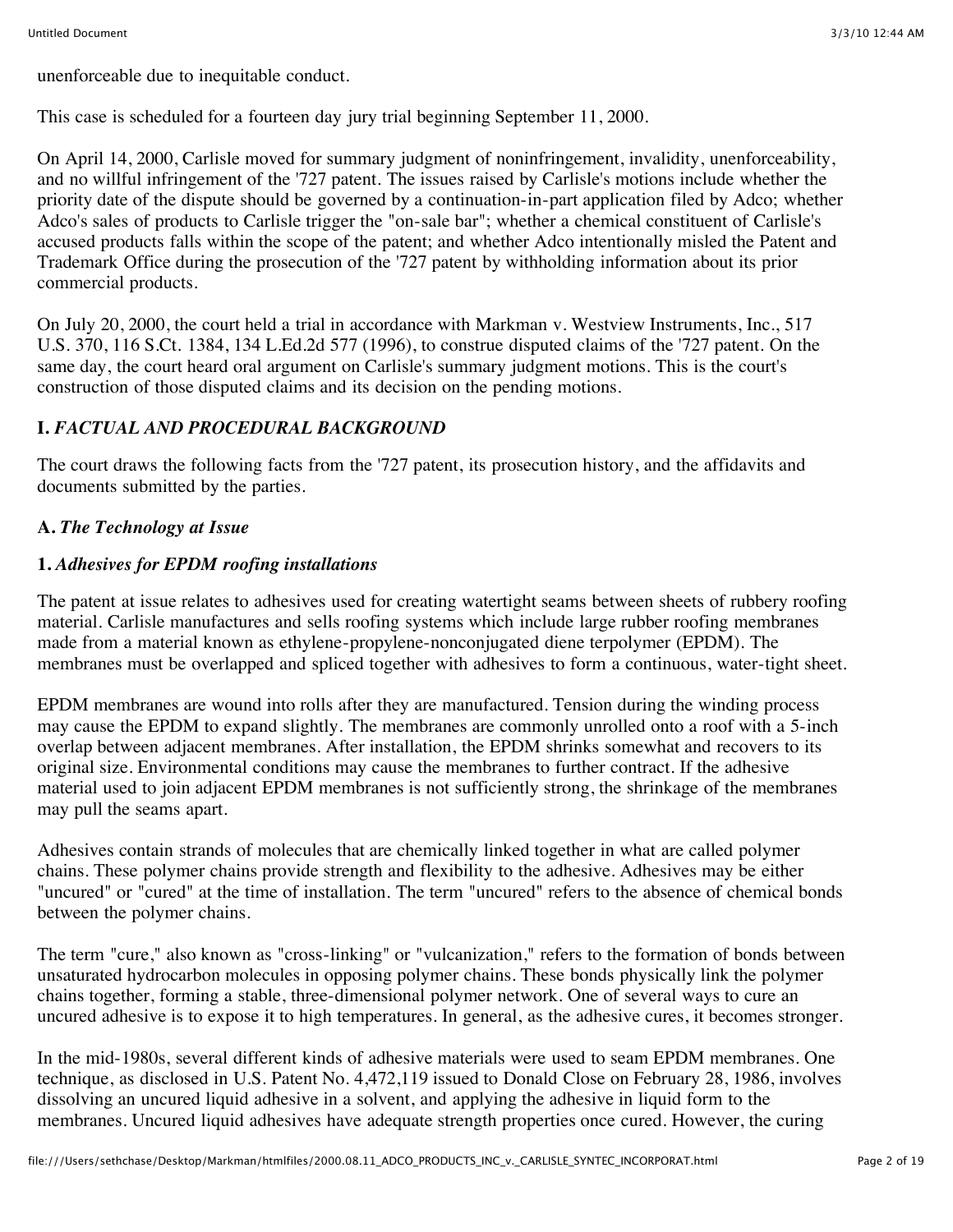process for these liquid adhesives often takes several days. It has been found that environmental conditions, and particularly temperature swings, can cause the EPDM membranes to shrink and pull apart before the adhesive fully cures.

Another method for seaming EPDM membranes involves the use of an unvulcanized tape. The unvulcanized tape is introduced into the overlapped portion of the membranes, and a "vulcanizing press" is passed over the overlapped portions to heat the tape, apply pressure, and induce vulcanization. This method has been found to be undesirable because it requires the use of a vulcanizing press and is a relatively slow process.

#### **2.** *The chemical composition of the adhesives at issue*

Brian Briddell and Michael Hubbard were employed by Adco in the mid-1980s and early 1990s. The challenge they faced was to design an adhesive material that could seam EPDM membranes quickly, with the requisite strength to prevent shrinkage of the membranes and concomitant rupture of seams. Briddell and Hubbard used three primary ingredients in the various adhesive compositions they developed: (1) rubbery polymer components; (2) tackifiers; and (3) an accelerator/cure package.

The rubbery polymer components consist of materials such as EPDM and halogenated butyl rubber. In some of Adco's formulations, the rubbery polymer components also include "rubbery polymer diluents" such as polyisobutylene, that serve to dilute the rubbery polymer and reduce its viscosity, making the rubber more flexible.

Tackifiers are compounds that give the adhesive composition its softness and high initial adhesivity, or "grab." The accelerator/cure package contains chemical compounds such as sulfur that induce the curing reaction and that promote rapid curing.

## **3.** *Adco's commercial products*

In the mid-1980s, Hubbard set out to develop a cured adhesive tape for EPDM roofing installations that would provide sufficient initial tackiness and long-term strength. Hubbard found that curing the product prior to installation increased the strength of the tape; however, this had the adverse effect of reducing the tackiness of the material, which frustrated, in particular, cold weather installations. In approximately 1985, Hubbard developed a formulation designated SP-303, which had a blend of two rubbery polymer components (EPDM and halogenated butyl rubber), a compatible tackifier (polybutene), and an accelerator/cure package. He employed a ratio of rubbery polymer to tackifier of approximately 0.3. Adco began selling its SP-303 formulation to Carlisle in approximately 1985.

In the late 1980s, Hubbard and Briddell developed an adhesive designated SP-501 to improve the tack level of the tape. SP-501 uses polyisobutylene as a rubbery polymer diluent as a component of the rubbery polymer. In the Spring and Summer of 1989, Adco employed in its SP-501 formulation a ratio of rubbery polymer to tackifier of approximately 0.4. On April 19, 1989, Briddell sent a memorandum to J.G. Premo, one of the in-house attorneys at Adco's parent company, Nalco Chemical Co., regarding the filing of a patent application for a new roofing tape. Approximately two weeks later, Briddell sent a recipe for the SP-501 formulation to Anthony Cupoli, another in-house patent attorney, and included therewith product data on the SP-303 tape.

On April 20, 1989, Carlisle invited Adco to make an offer to sell it the SP-501 tape. At some point in the parties' discussions, Carlisle requested assurances from Adco that the SP-501 tape did not infringe a number of patents, including U.S. Patent No. 4,558,637 issued on March 5, 1984 to Jessie Chiu and assigned to Rockor, Inc.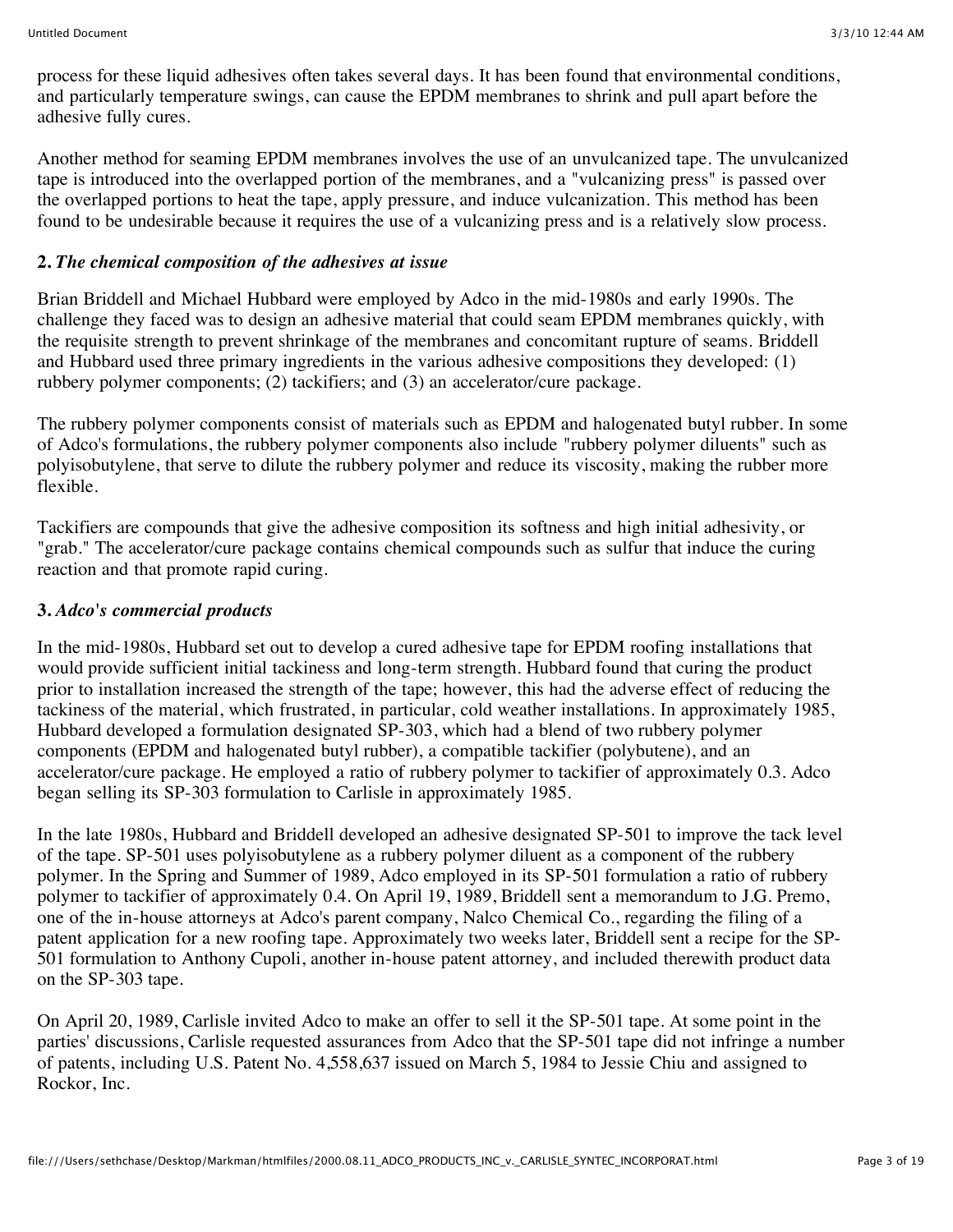Beginning in June 1989, Briddell, Cupoli, Premo and other Adco personnel exchanged a series of communications regarding potential infringement by Adco of the Rockor patents. After the commencement of this litigation, Briddell acknowledged during his deposition that Adco's decision to seek patent protection for its adhesive tapes may have arisen, at least in part, in response to its customers' concerns that the SP-501 tape may have infringed the Rockor patents.

In late summer 1989, Firestone Tire & Rubber Company expressed an interest in purchasing adhesive tapes from Adco, but found that Adco's tapes lacked sufficient strength. Briddell and Hubbard began a series of experiments to introduce increased amounts of rubbery polymer in the tapes. The formulation sheets produced by Adco show that in October 1989, Adco developed adhesives employing ratios of rubbery polymer to tackifier ranging between 0.60 and 1.18. Briddell acknowledged during his deposition that during the time period from October to December 1989, he and Hubbard developed plastics in the laboratory with rubbery polymer to tackifier ratios exceeding 1.0. Adco's formulation sheets show that the compounds tested during October 1989 employed an EPDM rubber, a halogenated butyl rubber, a polyisobutylene rubber, a polybutene tackifier, a curing agent, and an accelerator.

On December 18, 1989, Briddell sent William Schneider, a Carlisle executive, a letter acknowledging Schneider's former request for assurances of Adco's noninfringement of the Rockor patents. The letter stated that Adco's counsel reviewed the Rockor patents, and concluded that Adco's SP-501 formulation does not infringe the patents' claims.

On January 18, 1990, Adco manufactured a batch of tape designated SP-505. Adco acknowledges that its SP-505 product is a commercial embodiment of the patent in suit. Hubbard testified in his deposition that Adco prepares master batch documents when it conducts trial runs of new materials. Referring to a similar master batch sheet for a production of SP-505 dated the following week, Hubbard stated that "this could be a run of material that was going to be trialed in the field." A master batch sheet dated January 23, 1990 is designated "Special." Hubbard stated that "with the designation Special it makes me think it was probably for trial."

On January 22, 1990, Adco prepared an invoice of a sale of its adhesive products to Carlisle. The invoice states that the products were ordered on December 21, 1989 and shipped on January 19, 1990. The Adco invoice lists two part numbers purchased by Carlisle: ET-560-5 and ET-560-5S. An Adco Master Item List dated July 26, 1990 states that these two item numbers correspond to the SP-505 formula. After the start of the present litigation, Briddell testified that Adco assigns item numbers to products "at the initial manufacturing point when they're introduced and usually as a result of a purchase order." He also stated that "[t]he part number was created when the product was manufactured." When asked if the part numbers of the invoice were identical to the entries on the Master Item List, Briddell responded: "Yes. But we, typically, would not have changed the part number. If we, for example, went to the 505 tape at some interim period, we would not have changed the part number, I don't believe." Briddell further testified that the part number describes the "entire product," including information on the width of the tape, its length, and whether the tape is laminated. When asked by plaintiff's counsel whether he could tell, based solely on the invoice whether the product ordered by Carlisle was made with the 505 adhesive tape, Briddell answered: "No."

An Adco document dated April 26, 1990 states: "Commercial sales just starting now SP-505."

## **B.** *Prosecution History of* the '727 Patent

## **1.** *The initial application*

On January 4, 1991, Timothy Hagan, a patent attorney, filed a patent application on behalf of Briddell and Hubbard in the U.S. Patent and Trademark Office ("PTO"). The claims of the application are directed to an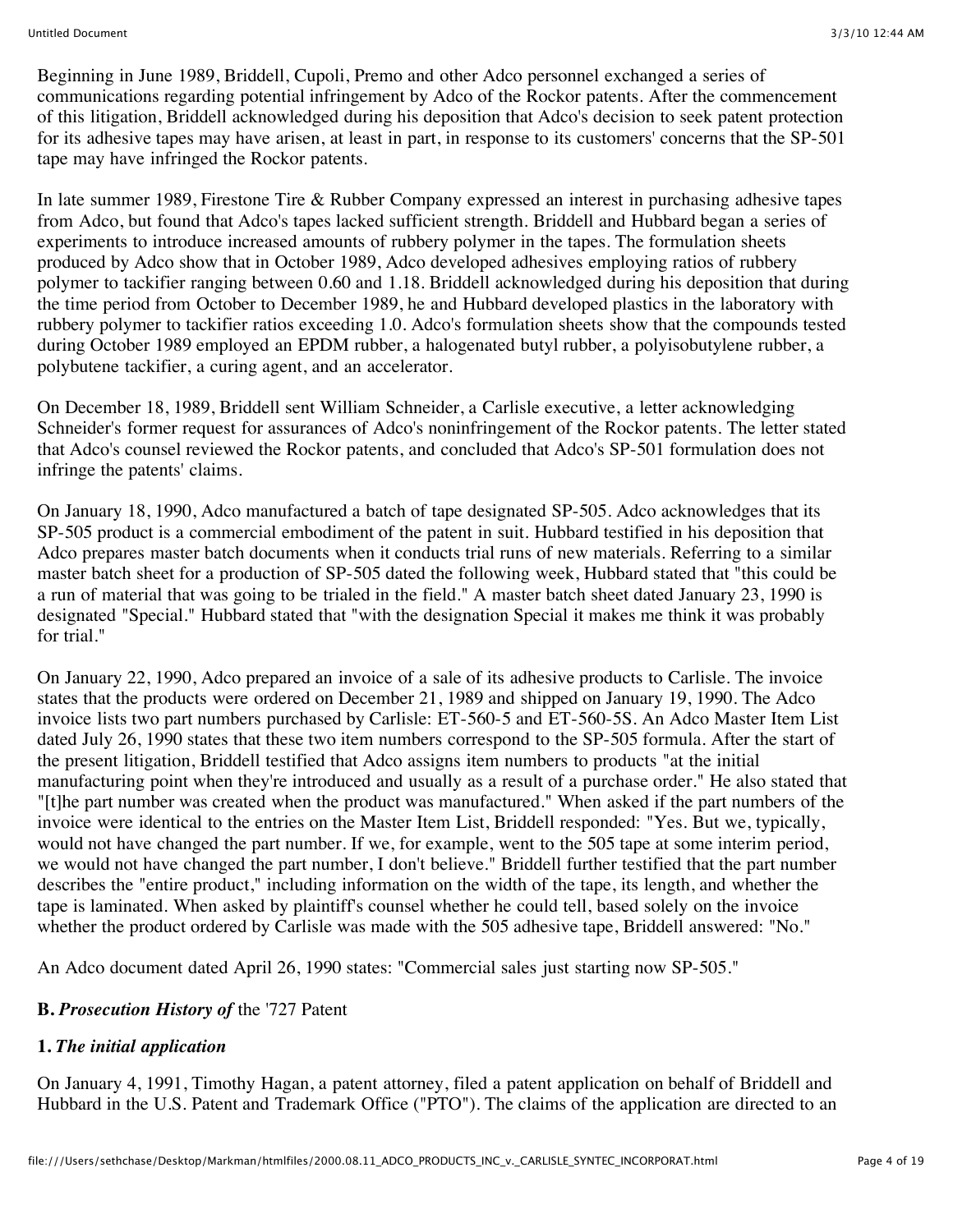adhesive tape comprising a cured rubbery polymer, a tackifier, and an accelerator/cure package. One component of the rubbery polymer is polyisobutylene. The claimed invention contains "substantially equal amounts by weight" of rubbery polymer and tackifier. The claims and written description of the invention specify that the rubbery polymer is comprised of a blend of EPDM, a halogenated butyl rubber, and polyisobutylene. The written description of the invention states that the accelerator/cure package may use "any of several well-known curing systems including sulfur and sulfur-containing systems." The written description further states that a commercial product sold by Exxon Chemical Co., Parapol 2500, may be used as a tackifier. The applicants cited eight patents to the PTO as prior art.

# **2.** *First office action*

On March 1, 1991, the examiner rejected claims 1-7, and withdrew claim 8 from consideration. The examiner rejected several of the claims under 35 U.S.C. s. 102 as being anticipated by the Close patent, under 35 U.S.C. s. 103 as being obvious in light of Close and U.S. Patent No. 4,601,935, issued to Frederic Metcalf on May 6, 1985, and under 35 U.S.C. s. 103 as being obvious in light of Close and Chiu. The examiner found that these prior art patents disclosed compositions for seaming EPDM roofing materials that are insubstantially different from the claimed invention. The examiner specified that Close teaches the use of a halogenated butyl rubber.

## **3.** *Hubbard declaration and proposed amendment*

On June 6, 1991, Hubbard submitted a declaration to the PTO, in which he distinguished the claimed invention from that disclosed by Close. He stated that Close discloses an uncured liquid composition that is roof-cured over a period of time, whereas the claimed invention is an adhesive tape that is fully vulcanized before use. In a proposed amendment filed with the declaration, the inventors sought to amend their claims by inserting language in several of the claims referring to a composition that is "postcured after formulation but before use and after formulation." The applicants emphasized that none of the prior art references cited by the examiner teach a cured adhesive composition.

## **4.** *Final rejection*

On August 21, 1991, the PTO issued a final rejection of the pending claims. The examiner stated that the "postcured" limitation proposed by the applicants does not distinguish the claimed invention from the prior art because it is a method limitation, and applicants are claiming a composition of matter. The examiner also noted that applicants had not specified the "degree of postcure."

## **5.** *Continuation-in-part application*

On November 15, 1991, the applicants filed a continuation-in-part ("CIP") application. The written description of the CIP application differs from the parent application by disclosing that, in place of the previously-disclosed halogenated butyl rubber, the rubbery polymer may alternatively comprise a halogenated copolymer of p-methylstyrene and isobutylene. The application explains that "[t]he halogenated p-methylstyrene/isobutylene copolymer combines the low permeability properties of a butyl rubber with the environmental and aging properties of an EPDM rubber." The claims distinguish between rubber polymers containing halogenated butyl rubbers and rubber polymers containing halogenated copolymers of pmethylstyrene and isobutylene. Claim 5 of the CIP application is directed to a rubber polymer comprising a blend of EPDM, a halogenated butyl rubber, and polyisobutylene. Claim 6 is directed to a rubber polymer comprising a blend of EPDM, a halogenated copolymer of p-methylstyrene and isobutylene, and polyisobutylene. Claim 9 is directed to a rubber polymer comprising a blend of EPDM, a halogenated butyl rubber or a halogenated copolymer of p-methylstyrene and isobutylene, and polyisobutylene.

In his deposition, Hagan acknowledged that the portion of the CIP application directed to a halogenated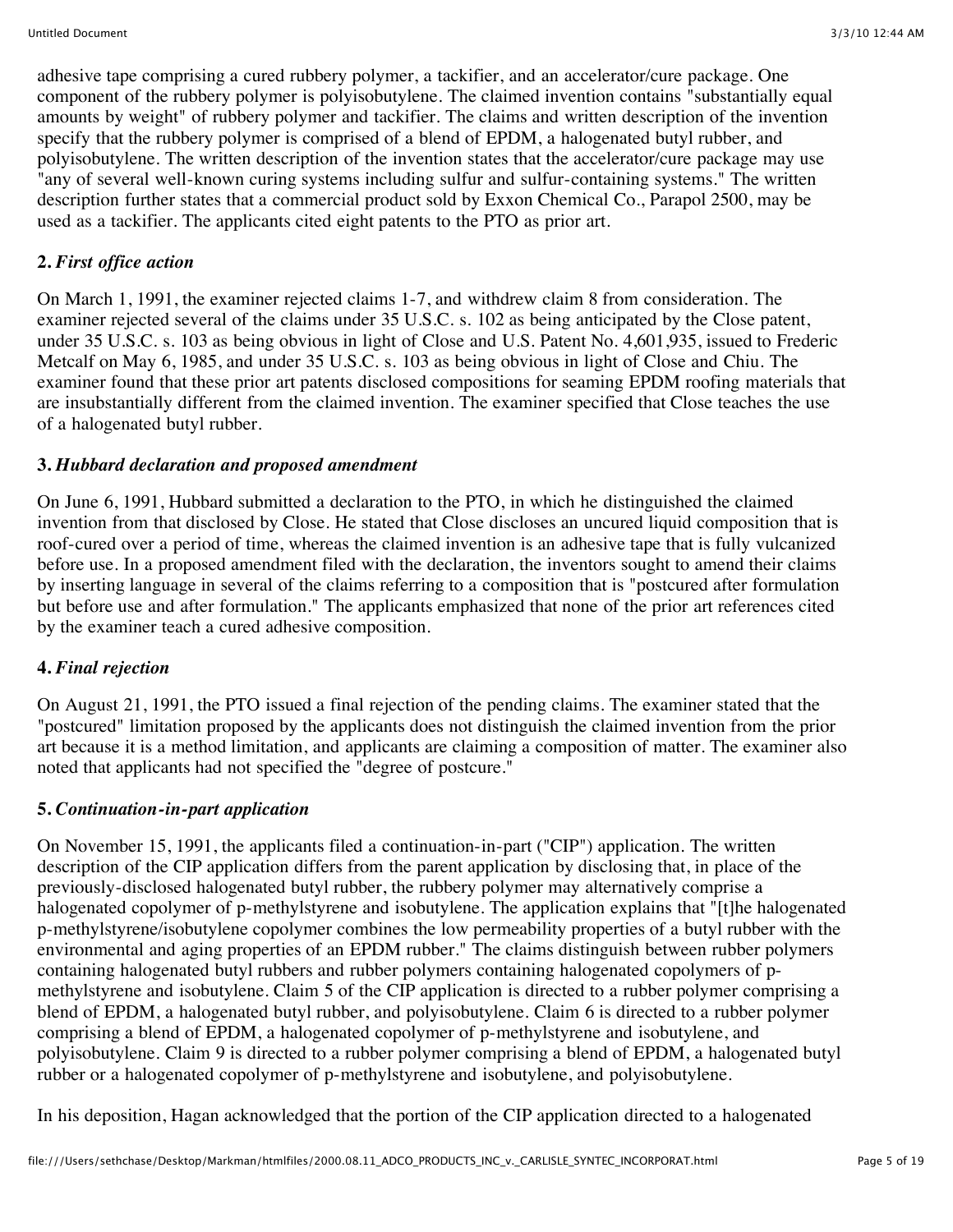copolymer of p-methylstyrene and isobutylene constitutes "additional disclosure material," and that this copolymer is an "alternative rubbery polymer component" to the halogenated butyl rubber.

The applicants filed an information disclosure statement with the CIP application, citing the same eight prior art patents that had been disclosed in the parent application.

### **6.** *Notice of Abandonment*

On March 24, 1992, the examiner issued a notice of abandonment of the parent application for failure to respond to the examiner's letter dated August 21, 1991.

# **7.** *Office Action*

On October 27, 1992, the examiner rejected all the claims of the CIP application. The examiner stated that the only limitation claimed by the applicants not specifically taught by Close is that the composition is cured sufficiently to support a static load of at least 300 grams at 70 (deg.)C, and that this property is inherent to Close. The examiner reiterated his prior objection that Close discloses the use of a halogenated butyl rubber.

#### **8.** *Amendment*

On January 25, 1993, the applicants submitted proposed amendments to the claims. The applicants introduced into claim 9 the language that the invention is postcured after formulation but before use "by heating to achieve essentially full crosslinkingof the components." The applicants proposed adding a twelfth claim which is essentially identical to claim 9, except that it is directed to a rubbery polymer comprising EPDM, a halogenated copolymer of p-methylstyrene and isobutylene, and polyisobutylene. The applicants stated, moreover, that:

[N]owhere in Close is there a teaching of the use of a rubbery polymer blend in which the blend includes a halogenated copolymer of p-methylstyrene and isobutylene. Total silence in Close cannot form the basis for a conclusion of obviousness. New claim 12 is also specific to the presence of this particular halogenated copolymer in the blend of rubbery polymers.

## **9.** *Notice of Allowability*

On April 28, 1993, the examiner issued a notice of allowability for the pending claims, without comment.

## **10.** *Issuance*

On September 7, 1993, the PTO issued the '727 patent to Briddell and Hubbard. Claim 9 of the patent, in full, recites:

9. A roofing membrane adhesive tape comprising a layer of a cured adhesive composition in the form of a strip on a release liner, said adhesive composition comprising substantially equal amounts by weight of a) a rubbery polymer comprising a blend of an ethylene-propylene-diene terpolymer, a halogenated butyl rubber or a halogenated copolymer of p-methylstyrene and isobutylene, and polyisobutylene and b) a compatible tackifier, said composition further comprising an accelerator/cure package for said rubbery polymer, said composition having been postcured after formulation but before use by heating to achieve essentially full crosslinking of the components and having a peel strength of at least 715 grams/cm at room temperature, at least 300 grams/cm at 70 (deg.)C, and supports a static load of at least 300 grams at 70 (deg.)C.

Claim 10 depends from claim 9, and recites: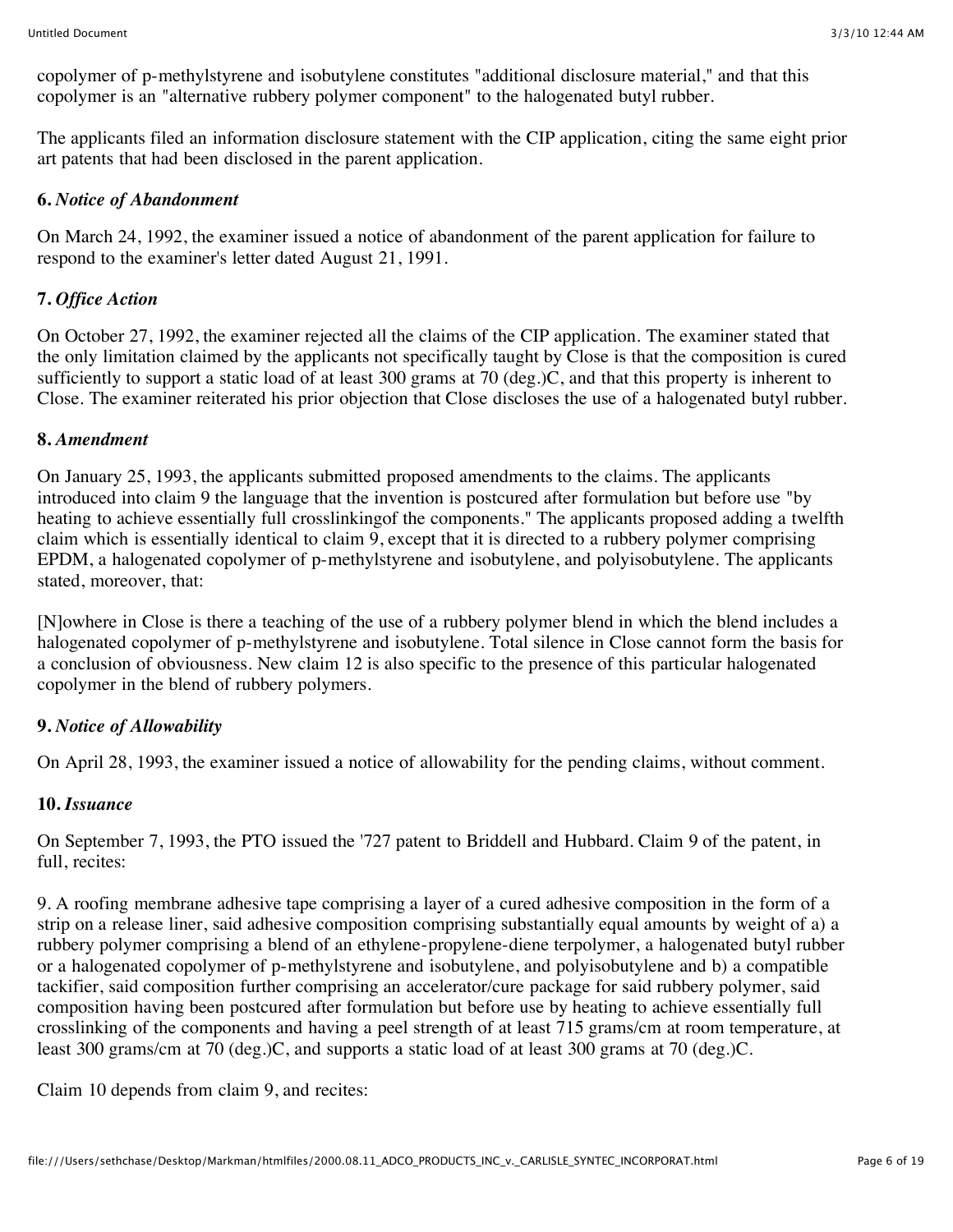10. The composition of claim 9 further including a minor portion of carbon black.

# **C.** *Carlisle's Accused Product*

In the early 1990s, Carlisle determined that it needed a more steady supply of adhesive tape, due in part to a fire at another producer's plant. In 1993, the research and development staff at Carlisle designed a tape formulation. On June 16, 1994, Carlisle's General Counsel, John Clifton, obtained an opinion from outside counsel that Carlisle's proposed tape does not infringe the '727 patent and other relevant patents. After obtaining this opinion, Carlisle approved the expenditure of several million dollars to build a new tape line, which became operational in 1997. Carlisle conducted pilot runs of the new facility and sent tape samples to outside counsel, which reiterated its previous conclusion that the tape does not infringe the '727 patent.

Carlisle's tape, which is named SecurTape, contains a rubbery polymer that includes among its ingredients EPDM and halogenated butyl rubber. SecurTape contains Parapol 2500, which may act as a rubbery polymer diluent, and which may act as a tackifier. SecurTape uses a peroxide agent to promote curing of the tape.

In a number of Carlisle's internal memoranda and formulation sheets, Carlisle employees have referred to Parapol 2500 as a polyisobutylene. Carlisle has submitted the affidavit of Gary Hamed, a Professor of Polymer Science at the University of Akron. Hamed states that Parapol 2500 is a polybutene manufactured by three different monomers: isobutylene, 1-butene, and 2-butene. He states that Parapol 2500 is not a polyisobutylene, because polyisobutylene is made by polymerization of a single monomer, isobutylene. Adco has submitted product literature from Exxon Chemical Co., the producer of Parapol 2500, which states that "Parapol polybutenes are viscous polymers made from isobutylene and butene monomers."

Adco argues that Carlisle's SecurTape product infringes claims 9 and 10 of the '727 patent.

# **D.** *Carlisle's Motions for Summary Judgment*

On April 14, 2000, Carlisle moved for summary judgment of noninfringement, invalidity, unenforceability, and no willful infringement of the '727 patent. Following is a summary of the issues raised by the parties with respect to Carlisle's summary judgment motions.

# **1.** *Noninfringement*

The parties dispute the following issues raised in Carlisle's motion for summary judgment of noninfringement: 1) whether Carlisle's use of Parapol 2500 constitutes the use of "polyisobutylene," as is required in the rubbery polymer component of the claimed invention; 2) whether the Parapol 2500 used by Carlisle should be categorized as a "rubbery polymer" or a "tackifier," or if it may be allocated between the two categories, for the purposes of the claim limitation "substantially equal amounts by weight [of a rubbery polymer and a compatible tackifier];" and 3) whether the peroxide agent used by Carlisle constitutes an "accelerator/cure package."

# **2.** *Invalidity*

The following issues have been raised by the parties with respect to Carlisle's motion for summary judgment of invalidity: 1) whether Adco's SP-303 and SP-501 formulations anticipate or render obvious the claimed invention; 2) whether Adco's sale of adhesive products to Carlisle on December 21, 1989 invalidates the asserted claims under the "on-sale bar"; and 3) whether the claims in the CIP application directed to a halogenated copolymer of p-methylstyrene and isobutylene constitutes new matter that was undisclosed in the parent application, as would prevent Adco from using the priority date of the parent application.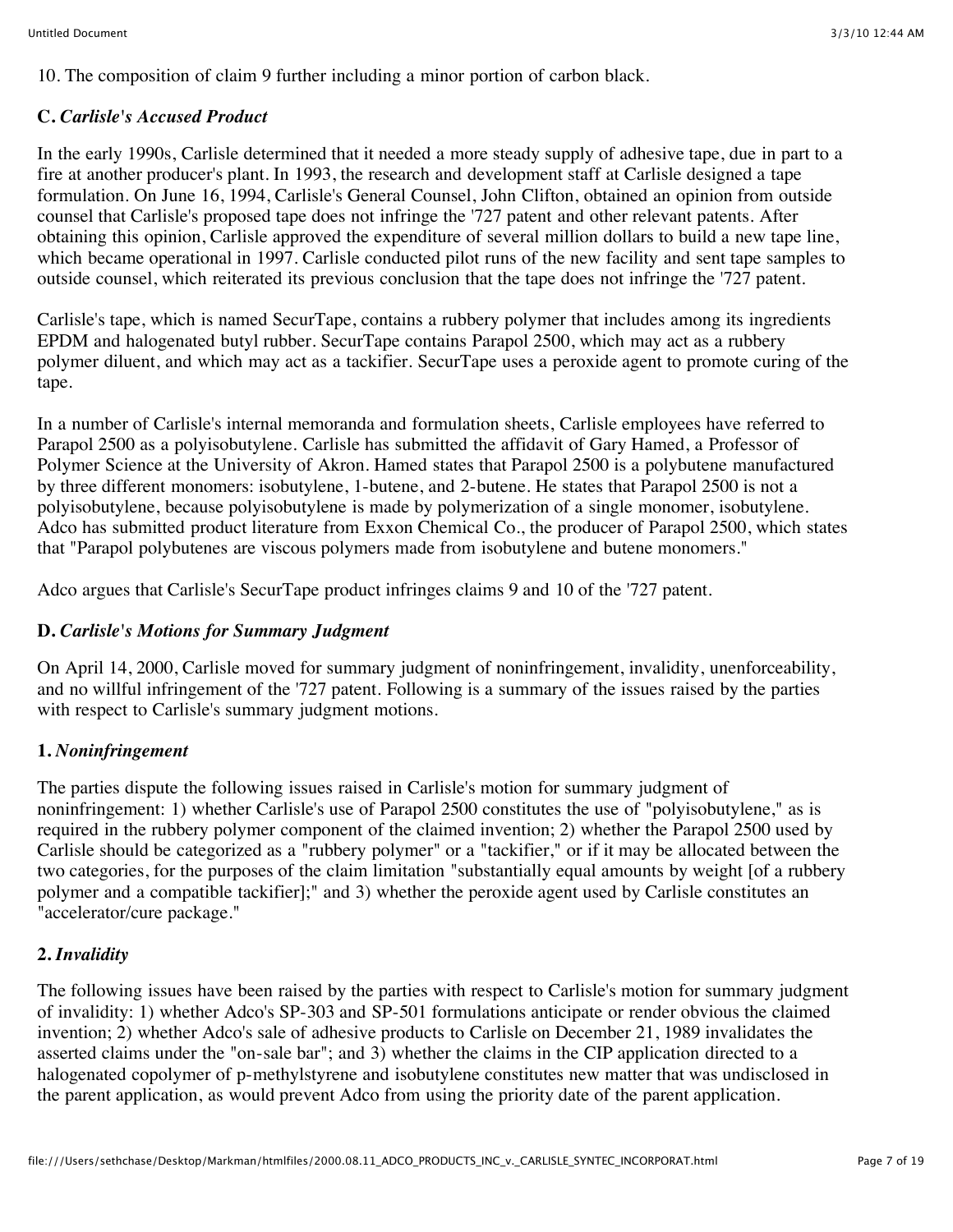With respect to this final argument, Adco argues that Carlisle has admitted that halogenated butyl rubbers and halogenated copolymers of p-methylstyrene and isobutylene are equivalent materials, and thus that the parent application's disclosure of halogenated butyl rubbers supports the claims in the CIP application directed to halogenated copolymers of p-methylstyrene and isobutylene. Adco relies in part on the deposition testimony of Hamed, Carlisle's expert. In that deposition testimony, Adco addressed Hamed's contention that Adco's SP-501 formulation anticipates or renders obvious claim 6 of the '727 patent. Hamed acknowledged that SP-501 does not contain a halogenated copolymer of p-methylstyrene and isobutylene, but argued that the halogenated butyl rubber contained in SP-501 is a "similar material," and is "interchangeable" with the copolymer.

## **3.** *Unenforceability*

The parties dispute whether Adco committed inequitable conduct by failing to disclose the SP-303 and SP-501 formulations to the PTO during the prosecution of the '727 patent.

## **4.** *Willful infringement*

The parties dispute whether Carlisle is entitled to summary judgment of no willful infringement in light of its efforts to obtain an opinion of outside counsel prior to construction of its facilities for manufacturing adhesive tape.

#### **E.** *Disputed Claims of* the '727 Patent

On July 20, 2000, the court held a *Markman,* trial to construe disputed claims of the '727 patent. The parties present four primary issues for disposition. First, the parties dispute the proper construction of the phrase "substantially equal amounts of a) a rubbery polymer ... and b) a compatible tackifier." Adco argues that the ordinarymeaning of this phrase should control, or that it should be construed to mean "largely, but not wholly equal amounts" of rubbery polymer and tackifier. Carlisle seeks to have the phrase construed to mean "almost equal with a variation of only a few percent (i.e., 1-5%)."

Second, the parties dispute the meaning of the claim term "a rubbery polymer comprising a blend of ... and polyisobutylene." Adco argues that the ordinary meaning of this term should apply, or that it should be construed to mean: "a rubbery polymer, wherein the blend is made up of (but is not limited to) the various constituent ingredients listed in the claim, and including either high molecular weight solid polyisobutylene, low molecular weight liquid polyisobutylene, or both." Carlisle argues that the term "polyisobutylene" should mean "a high molecular weight rubber."

Third, the parties dispute the meaning of the term "a compatible tackifier." Adco argues that the plain meaning of this term should control, or that it should be construed to mean "a material that gives the composition its softness and high initial adhesivity and is compatible with the other constituents in the adhesive composition." Carlisle argues that it should be construed to mean "an ingredient for providing high initial adhesivity that is not a polymer diluent."

Fourth, the parties dispute the meaning of the term "an accelerator/cure package for said rubbery polymer." Adco argues that the plain meaning of this phrase should control, or that it should be construed to mean "a package that includes a compound to cross-link the polymer chains of the rubbery polymer, and for reducing the time needed to complete such cross-linking." Carlisle argues that it should be construed to mean "a sulfur containing vulcanization type curative which is just for the rubbery polymer blend and not the tackifier component."

The positions of the parties are summarized in the following table: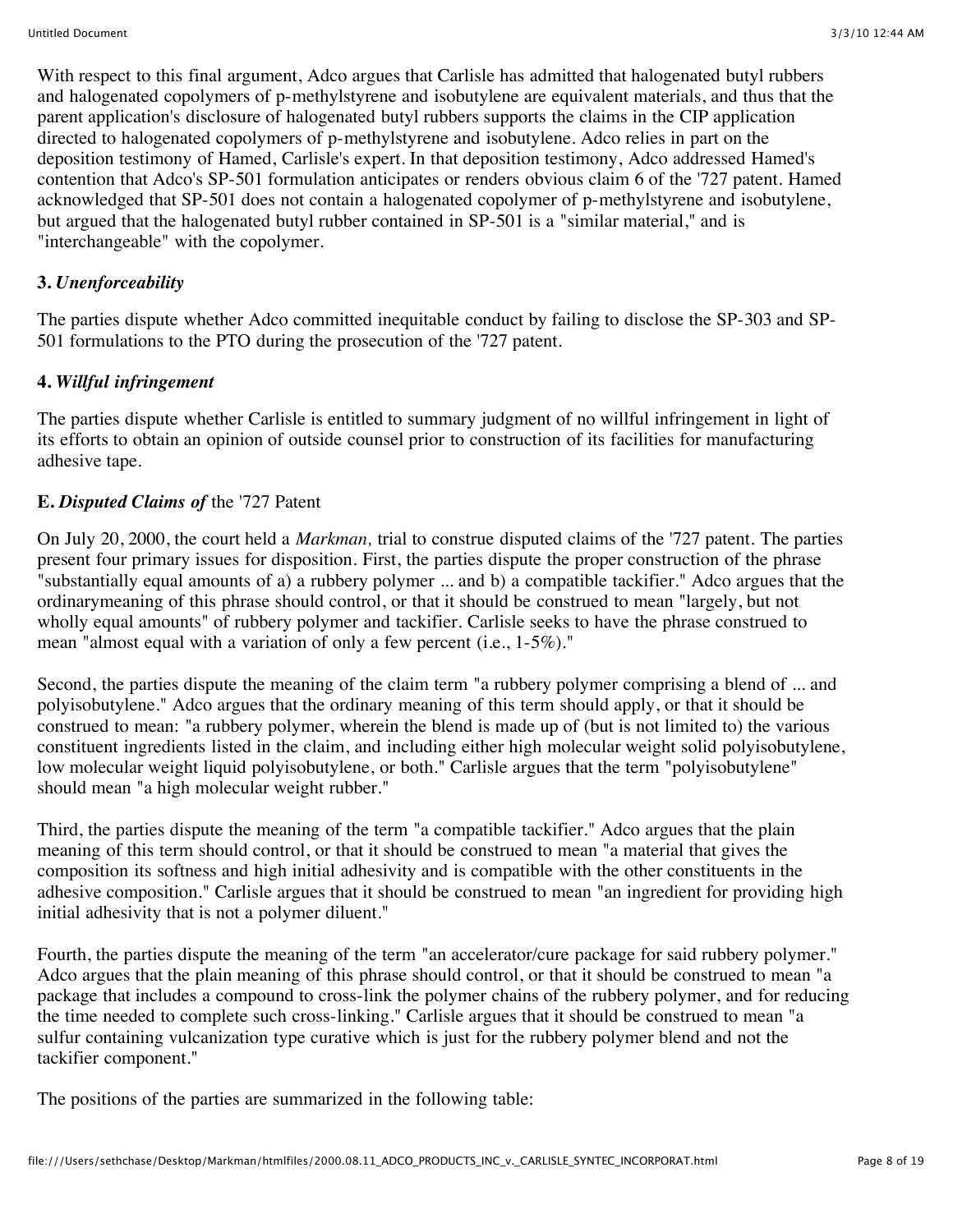| Claim Language                                                    | Adco's Proposed Claim Language                                                                                                                                                                                                                                                                                    | Carlisle's Proposed Claim Language                                                                                                      |
|-------------------------------------------------------------------|-------------------------------------------------------------------------------------------------------------------------------------------------------------------------------------------------------------------------------------------------------------------------------------------------------------------|-----------------------------------------------------------------------------------------------------------------------------------------|
| "substantially equal amounts"                                     | (1) plain language should apply, or<br>(2) "largely, but not wholly equal<br>amounts"                                                                                                                                                                                                                             | "almost equal with a variation of only<br>a few percent (i.e., $1-5\%$ )"                                                               |
| "a rubbery polymer comprising a<br>blend of  and polyisobutylene" | (1) plain language, or $(2)$ "a rubbery<br>polymer, wherein the blend is made<br>up of (but is not limited to) the<br>various constituent ingredients listed<br>in the claim, and including either<br>high molecular weight solid<br>polyisobutylene, low molecular<br>weight liquid polyisobutylene, or<br>both" | "rubbery polymer" and<br>"polyisobutylene" means "a high<br>molecular weight rubber."                                                   |
| "a compatible tackifier"                                          | $(1)$ plain language or $(2)$ a material<br>that gives the composition its<br>softness and high initial adhesivity<br>and is compatible with the other<br>constituents in the adhesive<br>composition                                                                                                             | "an ingredient for providing high<br>initial adhesivity that is not a polymer<br>diluent"                                               |
| "an accelerator/cure package for<br>said rubbery polymer."        | $(1)$ plain language or $(2)$ "a package<br>that includes a compound to cross-<br>link the polymer chains of the<br>rubbery polymer, and for reducing<br>the time needed to complete such<br>cross-linking."                                                                                                      | "a sulfur containing vulcanization type<br>curative which is just for the rubbery<br>polymer blend and not the tackifier<br>component." |

**A.** *Claim Construction*

**II.** *DISCUSSION*

#### **1.** *Basic principles of claim construction*

[1] [2] Claim construction is a matter for the court. Markman, 517 U.S. at 387, 116 S.Ct. 1384, 134 L.Ed.2d 577. The court will base the jury instructions in this case on the construction of the claims adopted herein. It is the province of the jury to determine whether the claims, as construed by the court, are valid and infringed. *Id.*

[3] [4] Claims are construed from the vantage point of a person of ordinary skill in the art at the time of the invention. Markman v. Westview Instruments, Inc., 52 F.3d 967, 986 (Fed.Cir.1995). To define the scope of the invention, the court first looks to the words of the claims themselves. *See* Vitronics Corp. v. Conceptronic, Inc., 90 F.3d 1576, 1582 (Fed.Cir.1996). These words are to be given their ordinary meaning unless inconsistent with the specification and prosecution history. *See* Desper Products, Inc. v. QSound Labs, Inc., 157 F.3d 1325, 1336 (Fed.Cir.1998); Renishaw PLC v. Marposs Societa' per Azioni, 158 F.3d 1243, 1250 (Fed.Cir.1998).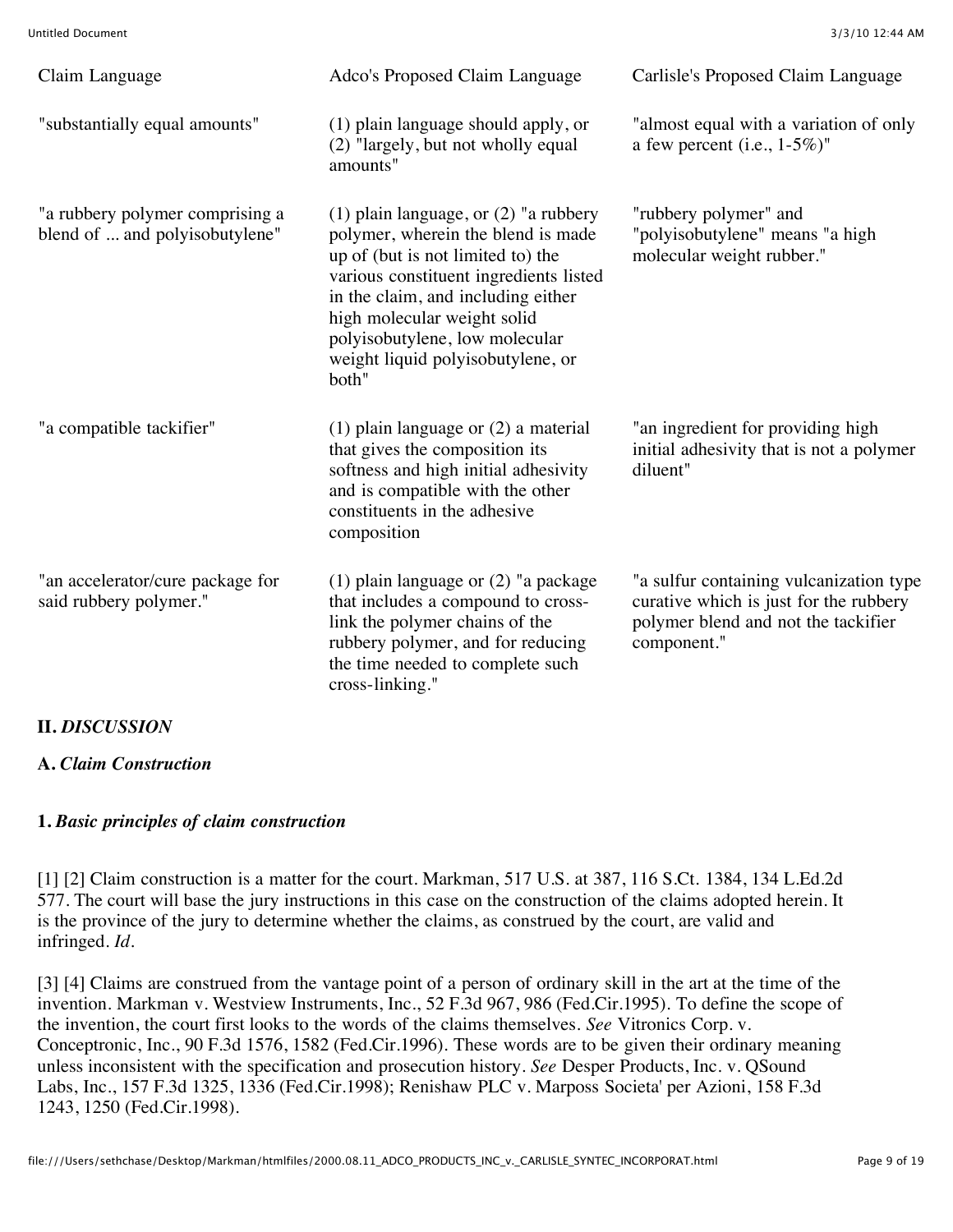[5] The court must then review the specification, of which the claims are a part. *See* Vitronics, 90 F.3d at 1582; Markman, 52 F.3d at 979. Claims should be interpreted consistently with the specification, which provides content for the proper construction of the claims because it explains the nature of the patentee's invention. *See* Renishaw, 158 F.3d at 1250. As the Federal Circuit explained in *Renishaw,*

Ultimately, the interpretation to be given a term can only be determined and confirmed with a full understanding of what the inventors actually invented and intended to envelop with the claim. The construction that stays true to the claim language and most naturally aligns with the patent's description of the invention will be, in the end, the correct construction. A claim construction is persuasive, not because it follows a certain rule, but because it defines terms in the context of the whole patent.

# *Id.* (citation omitted)

[6] The prosecution history should also be considered. The public has a right to rely on statements made by the patent applicant or his attorney during prosecution that define the scope of the claims. *See* Ekchian v. Home Depot, Inc., 104 F.3d 1299, 1304 (Fed.Cir.1997).

[7] The Federal Circuit has repeatedly cautioned against limiting the scope of a claim to the preferred embodiment or specific examples disclosed in the specification. *See, e.g.,* Ekchian, 104 F.3d at 1303; Intervet America, Inc. v. Kee-Vet Laboratories, Inc., 887 F.2d 1050, 1053 (Fed.Cir.1989) ( "[L]imitations appearing in the specification will not be read into claims, and ... interpreting what is meant by a word in a claim 'is not to be confused with adding an extraneous limitation appearing in the specification, which is improper.' ") (citation omitted).

# **2. "** *substantially equal amounts***"**

[8] Carlisle argues that the claim term "substantially equal amounts [of rubbery polymer and tackifier]" should be construed to mean "almost equal with a variation of only a few percent (i.e., 1-5%)." Carlisle argues that without a numerical limit on the relative proportions of rubbery polymer and tackifier, the claim would be indefinite, and therefore invalid.

Adco argues that the plain meaning of this term should control, or that it should be construed to mean "largely, but not wholly equal amounts." Adco argues that Carlisle has no support for its proposed numerical limitation, and that it would be improper to read such a limitation into the claims.

[9] When a claim term is expressed in general descriptive words, it is generally improper to limit the term to a numerical range. *See* Renishaw, 158 F.3d at 1249; *see also* Johnson Worldwide Associates, Inc. v. Zebco Corp., 175 F.3d 985, 989 (Fed.Cir.1999) ("[A] court must presume that the terms in the claim mean what they say, and, unless otherwise compelled, give full effect to the ordinary and accustomed meaning of claim terms."). In this case, Carlisle proposes limiting the term "substantially equal" to a numerical range of "almost equal with a variation of only a few percent (i.e., 1-5%)." The court identifies no support in the specification for imposition of this numerical limit on the claim language. The claim term "substantially equal amounts" is sufficiently clear that no additional construction is necessary.

# **3. "** *a rubbery polymer comprising a blend of ... and polyisobutylene***"**

[10] Carlisle argues that the term "polyisobutylene" should be construed to mean "high molecular weight polyisobutylene." Adco contends that the ordinary meaning of the claim language should apply, or that the phrase should be construed to mean "a rubbery polymer, wherein the blend is made up of (but is not limited to) the various constituent ingredients listed in the claim, and including either high molecular weight solid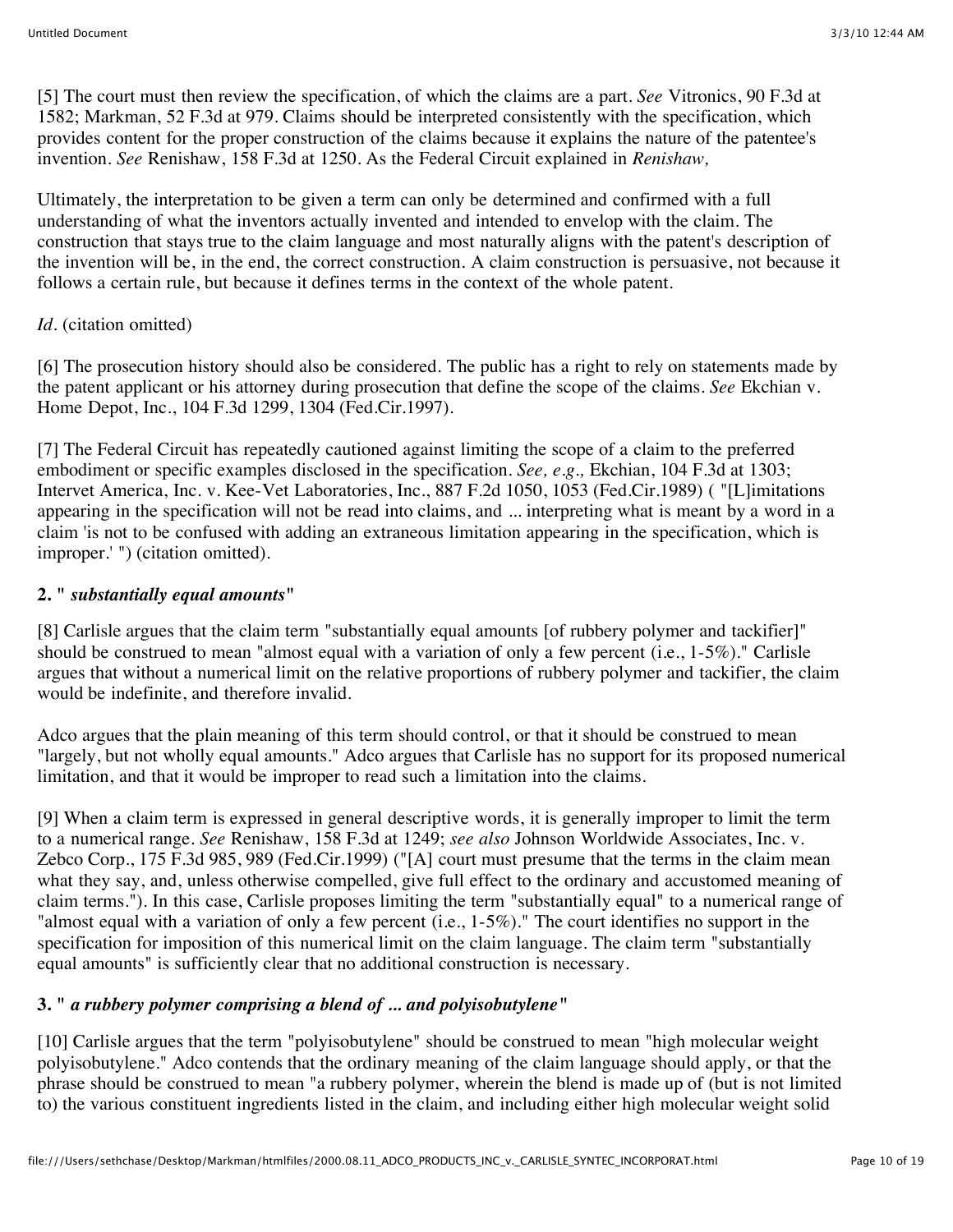polyisobutylene, low molecular weight liquid polyisobutylene, or both."

The patent specification expressly discloses that the polyisobutylene component of the claimed invention may comprise low molecular weight polyisobutylene compounds. Col. 5, lines 1-9. Thus, the court finds that the claim term should not be restricted to high molecular weight polyisobutylene, as advocated by Carlisle. The court finds that the claim term is sufficiently clear that no additional construction is necessary.

# **4. "** *a compatible tackifier***"**

[11] Carlisle argues that the rubbery polymer components of the claimed invention (including the polymer diluent) must be distinct from the tackifier, and thus that the term "compatible tackifier" should be construed to mean "an ingredient for providing high initial adhesivity that is not a polymer diluent." Adco argues that the plain meaning of the term should apply, or that the term should be construed to mean "a material that gives the composition its softness and high initial adhesivity and is compatible with the other constituents in the adhesive composition."

The court finds no support in the patent to limit the claim term "a compatible tackifier" to compounds that are not also polymer diluents. The court finds that the it would be improper to read additional limitation into the term "compatible tackifier." Because the meaning of the term "tackifier" may be outside the understanding of some prospective jurors, the court finds that it is appropriate to include a definition of the term "tackifier" in the materials to be submitted to the jury. The court finds that the term should be defined, as suggested by Adco, as "a substance that gives the composition its softness and high initial adhesivity and is compatible with the other constituents in the adhesive composition."

# **5. "** *an accelerator/cure package for said rubbery polymer***"**

[12] Carlisle proposes that the term "an accelerator/cure package for said rubbery polymer" should be construed to mean "a sulfur containing vulcanization type curative which is just for the rubbery polymer blend and not the tackifier component." Adco argues that the plain meaning of the term should apply, or that it should be construed to mean "a package that includes a compound to cross-link the polymer chains of the rubbery polymer, and for reducing the time needed to complete such cross-linking."

The patent specification states that the rubbery composition "may be cured using any of several well-known curing systems including sulfur and sulfur-containing systems." The specification does not limit the claimed invention to sulfur-based curing systems. Accordingly, the court finds that it would be improper to limit the claim language to sulfur-based systems. Because the meaning of this term is likely outside the understanding of the prospective jurors, the parties should include a definition of this term in the jury materials. The court finds that the definition proposed by Adco is suitable: "a package that includes a compound to cross-link the polymer chains of the rubbery polymer, and for reducing the time needed to complete such cross-linking."

# **B.** *Carlisle's Motions for Summary Judgment*

# **1.** *Legal standards for granting summary judgment*

The court may grant summary judgment "if the pleadings, depositions, interrogatories, and admissions on file, together with the affidavits, if any, show that there is no genuine issue as to any material fact and that the moving party is entitled to a judgment as a matter of law." Fed.R.Civ.P. 56(c). A material factual dispute is "genuine" if the evidence is such that a reasonable jury could return a verdict for the non-moving party. Anderson v. Liberty Lobby, Inc., 477 U.S. 242, 248, 106 S.Ct. 2505, 91 L.Ed.2d 202 (1986).

# **2.** *Carlisle's motion for summary judgment of noninfringement*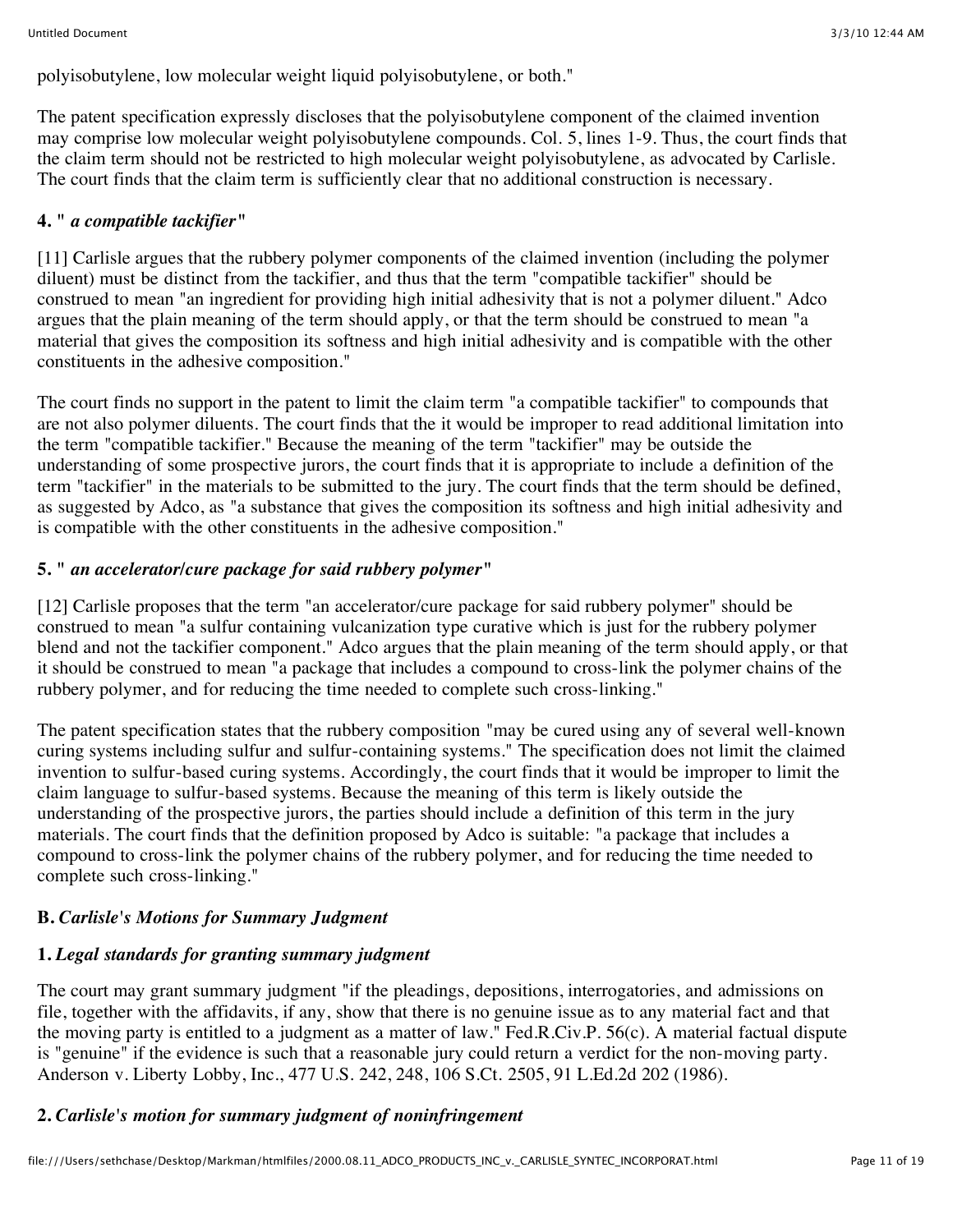Carlisle moves for summary judgment that its SecurTape product does not infringe claims 9 or 10 of the '727 patent. Carlisle makes three primary arguments in its motion: 1) that its formulation contains no polyisobutylene; 2) that its formulation does not contain substantially equal amounts by weight of rubbery polymer and tackifier; and 3) that its formulation does not contain an accelerator/cure package as required by the '727 patent. The court will address these arguments in turn.

# **a.** *Does Carlisle's formulation contain polyisobutylene?*

[13] Carlisle contends that it cannot infringe the '727 patent because its formulation does not contain polyisobutylene, as required by the patent. Carlisle contends that it employs Parapol 2500, and that this is a polymer comprised of a blend of butene monomers, not just isobutylene. Carlisle contends that this polymerized blend of butene monomers cannot constitute polyisobutylene.

Adco argues that Parapol 2500 is a polyisobutylene. Adco points to internal Carlisle documents that refer to Parapol 2500 as a polyisobutylene. Adco also argues that Exxon Chemical Co.'s product sheets state that Parapol 2500 is a polyisobutylene.

Parapol 2500 is a commercial product manufactured by Exxon Chemical Co. Adco has submitted Exxon's product sheets to the court, and these product sheets unambiguously state that "Parapol polybutenes are viscous polymers made from isobutylene and butene monomers." Hamed explains in his declaration that there are several different kinds of butene monomers, including isobutylene, 1-butene, and 2-butene. He states that polyisobutylene is a polymer of pure isobutylene, and that a polymer produced from a blend of different butene monomers will not yield polyisobutylene. It appears that Carlisle personnel may have erroneously referred to Parapol 2500 as a polyisobutylene in a number of Carlisle's documents. These statements, however, do not create a genuine dispute as to the chemical composition of Parapol 2500. The court finds that Parapol 2500 is not a polyisobutylene. The court finds that, because Carlisle does not use polyisobutylene, it does not literally infringe the '727 patent. Carlisle's use of Parapol 2500 may infringe the '727 patent under the doctrine of equivalents. The court will grant Carlisle's motion for summary judgment that its formulation does not literally infringe the '727 patent.

# **b.** *Does Carlisle's formulation contain substantially equal amounts of rubbery polymer and tackifier?*

[14] Carlisle contends that its formulation does not contain substantially equal amounts of rubbery polymer and tackifier. Carlisle contends that the Parapol 2500 it uses in its formulation must be categorized either as a rubbery polymer or as a tackifier. Carlisle contends that if the Parapol 2500 is categorized as a rubbery polymer, then its formulation contains more than twice as much rubbery polymer as tackifier. Alternatively, Carlisle contends that if the Parapol 2500 is categorized as a tackifier, then its formulation contains twice as much tackifier as rubbery polymer. Carlisle argues that under either approach, its formulation lacks substantially equal amounts of rubbery polymer and tackifier.

Adco argues that Parapol 2500 is useful both as a component of a rubbery polymer and as a tackifier. Accordingly, Adco argues that the Parapol 2500 used in Carlisle'sformulation should be allocated between the categories of rubbery polymer and tackifier. Under this approach, Adco argues that Carlisle uses substantially equal amounts of rubbery polymer and tackifier.

The court finds that the proper categorization of Parapol 2500 is a matter of fact that is not amenable to disposition on summary judgment. The court will deny Carlisle's motion for summary judgment on this ground.

## **c.** *Does Carlisle's formulation contain an accelerator for curing the rubbery polymer as required by* the '727 patent*?*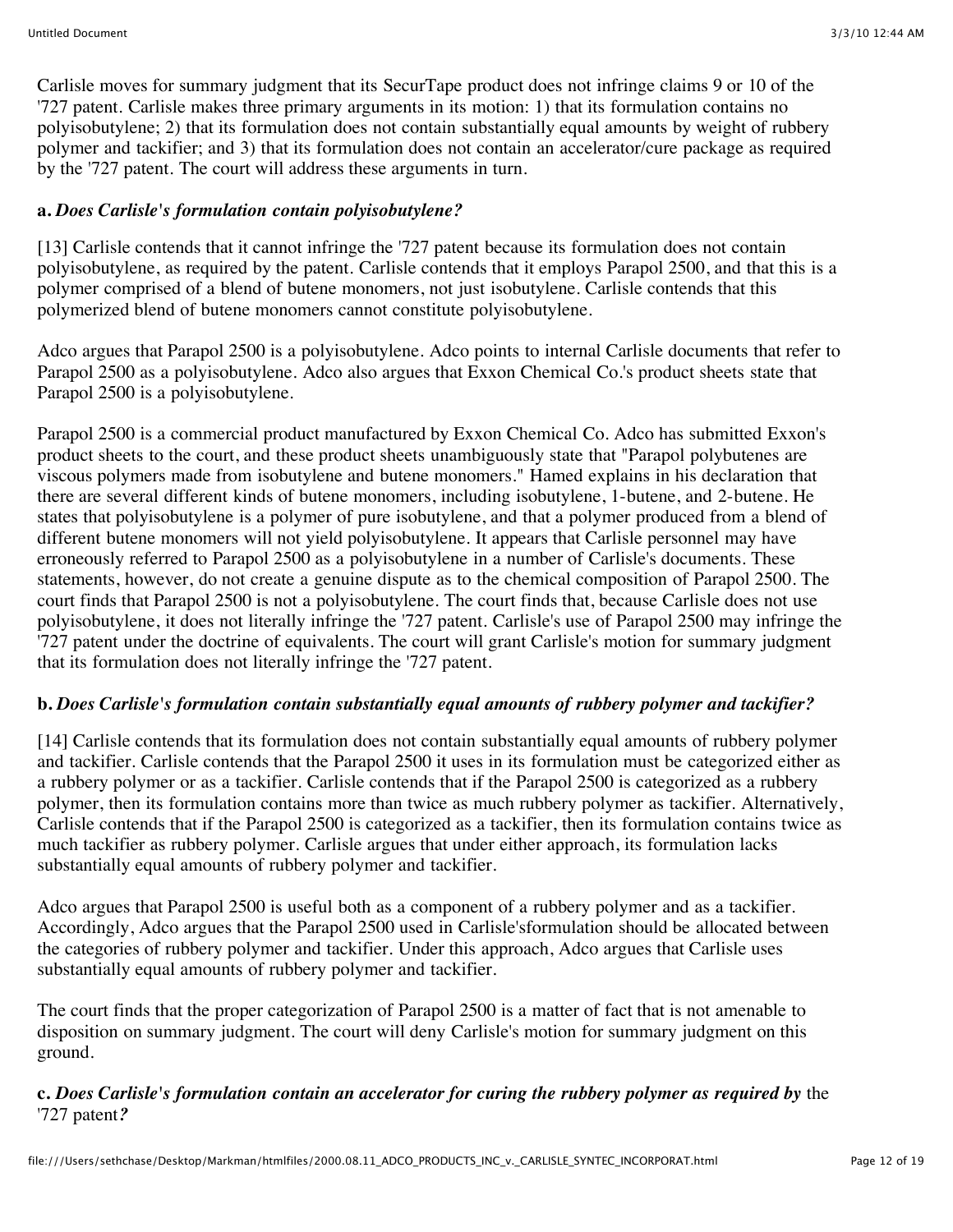[15] Carlisle argues that the peroxide agent it employs in its formulation does not constitute an accelerator as required by the '727 patent, and that this peroxide agent has a different reactivity than the sulfur agents disclosed in the patent. Adco argues that the patent covers the use of a broad range of curing systems, including peroxide agents.

The patent specification states that the claimed rubbery composition may be cured by "any of several wellknown curing systems." Whether Carlisle's peroxide-based curing system is covered by the patent is a question of fact for the jury to resolve. Therefore, the court will deny Carlisle's motion for summary judgment on this ground.

# **3.** *Carlisle's motion for summary judgment of invalidity*

Carlisle raises three primary arguments in its motion for summary judgment of invalidity: 1) that Adco's SP-303 and SP-501 formulations anticipate the claimed invention and render it obvious; 2) that Adco's sale of adhesive tape to Carlisle on December 21, 1989 triggers the on-sale bar even under the earlier priority date; and 3) that the disclosure of new matter in the CIP application prevents Adco from using the priority date from the original application, such that Adco's April 1990 sales of SP-505 render the patent invalid under the on-sale bar. Because the court finds the third issue to be dispositive of the case, the court will discuss it first.

# **a.** *What is the priority date of* the '727 patent*?*

The parties dispute whether the priority date of the parent application governs the present dispute. Carlisle argues that the applicants claimed material in the CIP application that was not disclosed in the parent application, and thus that Adco is not entitled to use the priority date from the parent application. In particular, Carlisle argues that the claims of the CIP application directed to a rubbery polymer consisting of a halogenated copolymer of p-methylstyrene and isobutylene were not disclosed in the parent application. Carlisle contends that the CIP application was filed on November 15, 1991, more than a year after Adco's admitted sales of SP-505 on April 26, 1990, and that these sales invalidate the '727 patent under 35 U.S.C. s. 102(b).

Adco contends that the claims of the CIP application are fully supported by the disclosures of the initial application. Adco points to deposition testimony of Carlisle's expert, Hamed, who testified that halogenated copolymers of p-methylstyrene and isobutylene and halogenated butyl rubbers are "similar material[s]" and are "interchangeable." Adco contends that Carlisle has admitted through these statements, and others, that the disclosure of halogenated butyl rubbers in the initial application provides a written description of the claims in the CIP application directed to halogenated copolymers of p-methylstyrene and isobutylene.

Under 35 U.S.C. s. 102(b), no one can patent an "invention" that has been "on sale" more than one year before filing a patent application. 35 U.S.C. s. 102(b); Pfaff v. Wells Electronics, Inc., 525 U.S. 55, 55, 119 S.Ct. 304, 142 L.Ed.2d 261 (1998). Section 102 provides, in pertinent part, that:

a person shall be entitled to a patent unless ... (b) the invention was patented or described in a printed publication in this or a foreign country or in public use or on sale in this country, more than one year prior to the date of the application for patent in the United States.

35 U.S.C. s. 102(b). In order to consider Carlisle's arguments that the claims of the '727 patent are invalid under s. 102(b), the court must determine whether to measure the one-year grace period from the date of the parent application, or from the date of the CIP application. The parent application was filed on January 4, 1991, and thus its "priority date" is January 4, 1990. The CIP application was filed on November 15, 1991, and thus its priority date is November 15, 1990. It is undisputed that Adco began selling the SP-505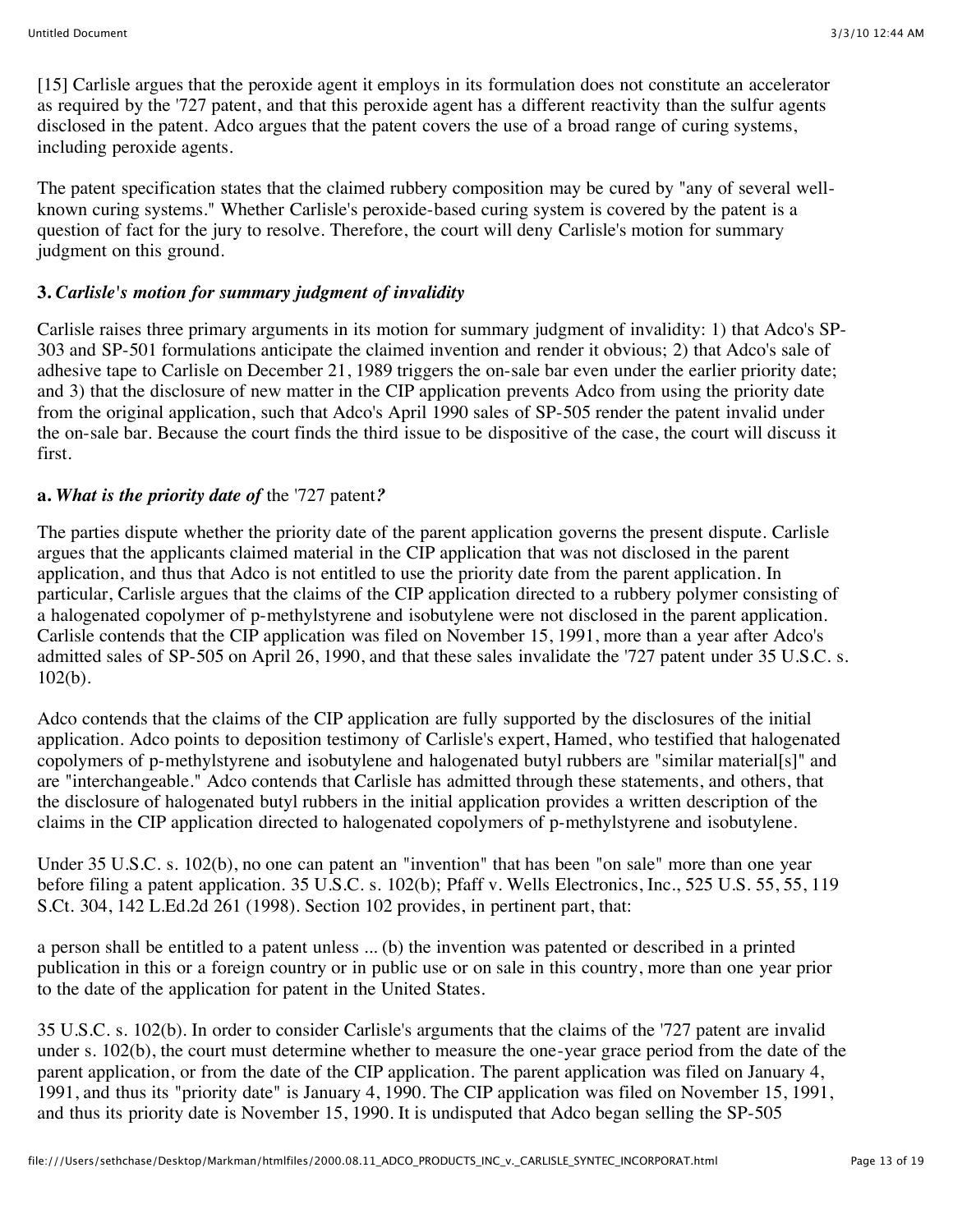commercial embodiment of the invention at least by April 26, 1990. Because these sales precede the priority date of the CIP application, the asserted claims of the '727 patent are necessarily invalid under s. 102(b) if the priority date of the CIP application governs this dispute.

To determine whether the asserted claims are entitled to the priority date of the parent application, the court must decide whether the applicants' disclosures in the parent application support the asserted claims of the CIP application. *See* Suntiger, Inc. v. Scientific Research Funding Group, 189 F.3d 1327, 1334 (Fed.Cir.1999). Matter disclosed in the parent application is entitled to the benefit of the filing date of the parent application. Waldemar Link, GmbH v. Osteonics Corp., 32 F.3d 556, 558 (Fed.Cir.1994). Claims containing any matter introduced in the CIP application are accorded the filing date of the CIP application. *Id.*

[16] For the earlier date to apply, the parent application must provide a written description of the matter claimed in the asserted claims of the CIP application, as required by 35 U.S.C. s. 112, para. 1. *See* Suntiger, 189 F.3d at 1334; Tronzo v. Biomet, Inc., 156 F.3d 1154, 1158 (Fed.Cir.1998) (citing Lockwood v. American Airlines, Inc., 107 F.3d 1565, 1571 (Fed.Cir.1997)). The statute expresses the written description requirement as follows:

The specification shall contain a written description of the invention, and of the manner and process of making and using it, in such full, clear, concise, and exact terms as to enable any person skilled in the art to which it pertains, or with which it is most nearly connected, to make and use the same, and shall set forth the best mode contemplated by the inventor of carrying out his invention.

35 U.S.C. s. 112, para. 1. The issue of whether the written description requirement has been satisfied is a question of fact. *See* Suntiger, 189 F.3d at 1334; Tronzo, 156 F.3d at 1158.

The Federal Circuit has articulated a number of purposes of the written description requirement. One purpose of the requirement is to ensure that the scope of the right to exclude, as set forth in the claims, does not overreach the scope of the inventor's contribution to the field of art as described in the patent specification. *See* Reiffin v. Microsoft Corp., 214 F.3d 1342, 2000 WL 714425 (Fed.Cir. June 5, 2000). Another purpose, which is directly relevant to the case at bar, it to prevent inventors from obtaining early priority dates for claims to subject matter that was not contemplated at the time the parent application was filed. *See* Vas-Cath Inc. v. Mahurkar, 935 F.2d 1555, 1561 (Fed.Cir.1991) (quoting Rengo Co. Ltd. v. Molins Machine Co. Inc., 657 F.2d 535, 551 (3d Cir.1981) ("Adequate description of the invention guards against the inventor's overreaching by insisting that he recount his invention in such detail that his future claims can be determined to be encompassed within his original creation.")); *id.* at 1562 (quoting In re Smith and Hubin, 481 F.2d 910, 914 (C.C.P.A.1973) ("Satisfaction of the description requirement insures that subject matter presented in the form of a claim subsequent to the filing date of the application was sufficiently disclosed at the time of filing so that the prima facie date of invention can fairly be held to be the filing date of the application.")).

[17] To satisfy the written description requirement, the patent specification must convey with reasonable clarity to those skilled in the art that, as of the filing date sought, the applicant was in possession of the claimed invention. Union Oil Co. v. Atlantic Richfield Co., 208 F.3d 989, 997 (Fed.Cir.2000); Vas-Cath, Inc. v. Mahurkar, 935 F.2d 1555, 1563 (Fed.Cir.1991). It is not necessary for an applicant to describe exactly the subject matter claimed, so long as the written description allows persons of ordinary skill in the art to recognize that the applicant invented what is claimed. Union Oil, 208 F.3d at 997. The Federal Circuit and its predecessor court have held in numerous instances that claims may be found to be supported by a specification that lacks an exact description of the claimed invention. In *Union Oil,* for example, the applicants drafted their claims to a gasoline product in terms of ranges of chemical properties which work in combination with ranges of other chemical properties to produce a gasoline that reduces emissions. *See id.* at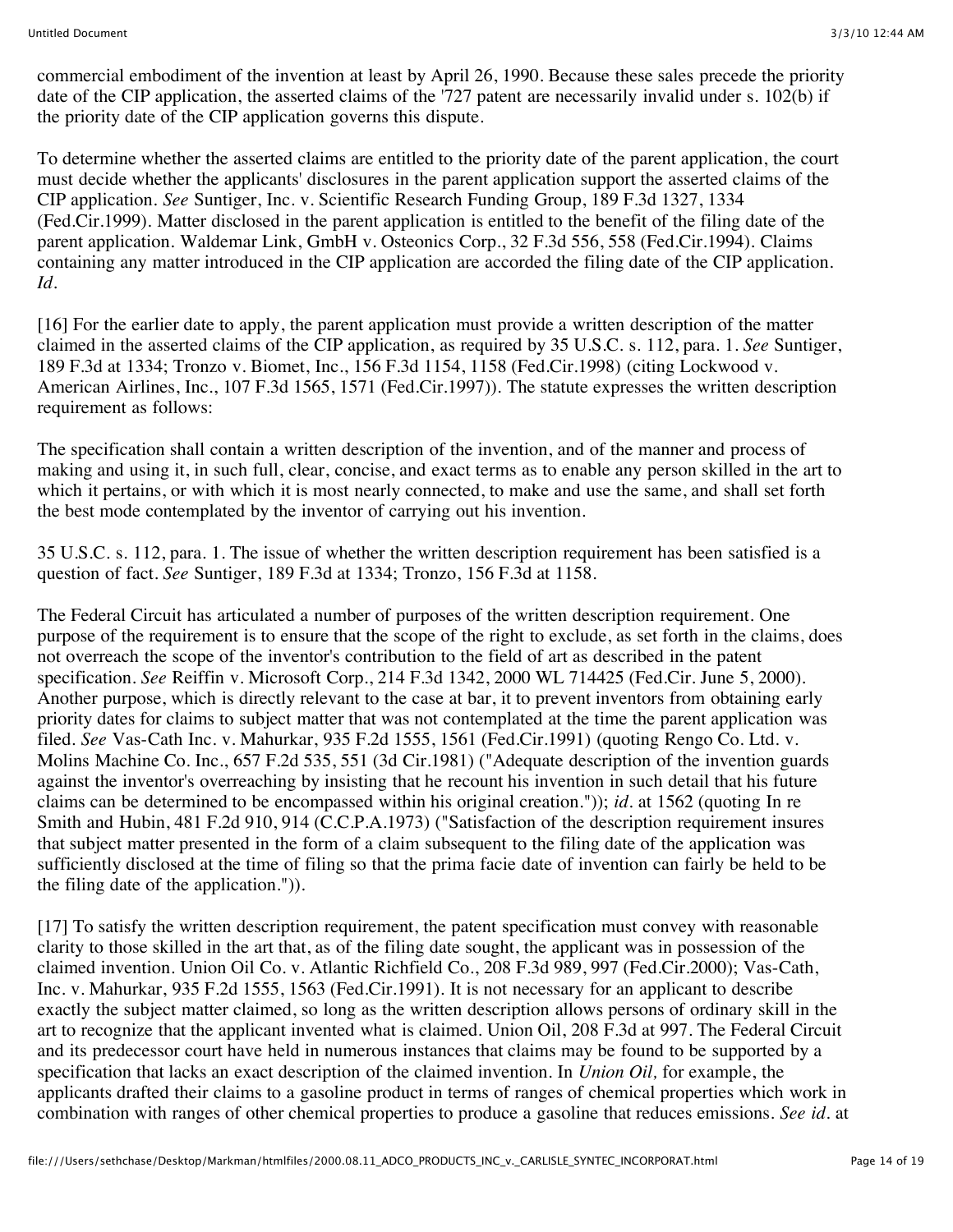992, 997. Although the specification did not recite the specific ranges of properties found in the claims, it taught the effect of varying the properties of automotive gasolines to reduce harmful tailpipe emissions. The Federal Circuit affirmed the trial court's finding that the applicant had sufficiently supported its claims by describing the interrelationships that would give rise to the claimed gasoline product. *Id.; see also id.* at 1000 (citing In re Wertheim, 541 F.2d 257, 265 (C.C.P.A.1976) (ruling that written description of broad range of characteristics adequately supported claims to a narrower range); *but see id.* (citing In re Ruschig, 54 C.C.P.A. 1551, 379 F.2d 990 (ruling that broad disclosure of classes of chemical compounds failed to adequately support claims to specific compounds)).

[18] The question before the court is whether the claims of the CIP application directed to a halogenated copolymer of p-methylstyrene and isobutylene are supported by the specification of the parent application, which discloses the use of halogenated butyl rubber. The initial application makes no mention of using a halogenated copolymer of p-methylstyrene and isobutylene. The examiner rejected the applicants' initial claims to a rubbery polymer containing halogenated butyl rubber, stating that this composition had been disclosed in the Close patent. When the applicants filed their CIP application, they included in the specification the statement that the rubbery polymer could contain "a halogenated butyl rubber or a halogenated copolymer of p-methylstyrene and isobutylene." The specification distinguishes the copolymer from the butyl rubber, and explains the improved characteristics of the copolymer as follows:

The halogenated p-methylstyrene/isobutylene copolymer combines the low permeability properties of a butyl rubber with the environmental and aging properties of an EPDM rubber.

Hagan, the prosecuting attorney, acknowledged in his deposition that the inclusion of the copolymer in CIP application constituted "additional disclosure material," and stated that the copolymer is "an alternative to the halogenated butyl rubber component."

The claim language of the CIP application indicates that the applicants treated the rubbery polymer containing the copolymer as a distinct invention. Claims 5 and 6 of the CIP application are indistinguishable, except that the former is directed to a composition containing a halogenated butyl rubber, and the latter is directed to a composition containing a halogenated copolymer of p-methylstyrene and isobutylene. Claim 9 of the CIP application recites that the rubbery polymer may contain "halogenated butyl rubber or a halogenatedcopolymer of p-methylstyrene and isobutylene." Claim 12, which was added in a subsequent amendment, distinguishes itself from claim 9 by limiting the halogenated component of they rubbery polymer to a halogenated copolymer of p-methylstyrene and isobutylene.

The examiner rejected the CIP application, reiterating his prior statement that Close had already disclosed the use of halogenated butyl rubbers in adhesive tapes. The applicants distinguished their claimed invention from that disclosed by Close, stating that "nowhere in Close is there a teaching of the use of a rubbery polymer blend in which the blend includes a halogenated copolymer of p-methylstyrene and isobutylene." The applicants further distinguished the claimed invention from Close by noting that claim 12 is specific to the use of the copolymer.

In light of the applicants' numerous statements to the PTO that the rubber polymer containing the copolymer is distinct from the rubber materials initially claimed, it appears that the claims directed to the copolymer are not supported by the statements in the parent application that discuss the use of a halogenated butyl rubber.

Adco urges that the caselaw and Carlisle's admissions require a finding that the early priority date applies. Adco relies on In re Bowen, 492 F.2d 859 (C.C.P.A.1974) and Milliken Research Corp. v. Dan River, 641 F.Supp. 4 (W.D.Va.1982). *Bowen* concerns the C.C.P.A.'s review of the PTO's rejection of claims directed to a "polymerizable material." *See* Bowen, 492 F.2d at 864. The specification referred to a "polymerizable mass ... added ... as an aqueous solution of monomeric material, such as hexamethylene-diamine adipate."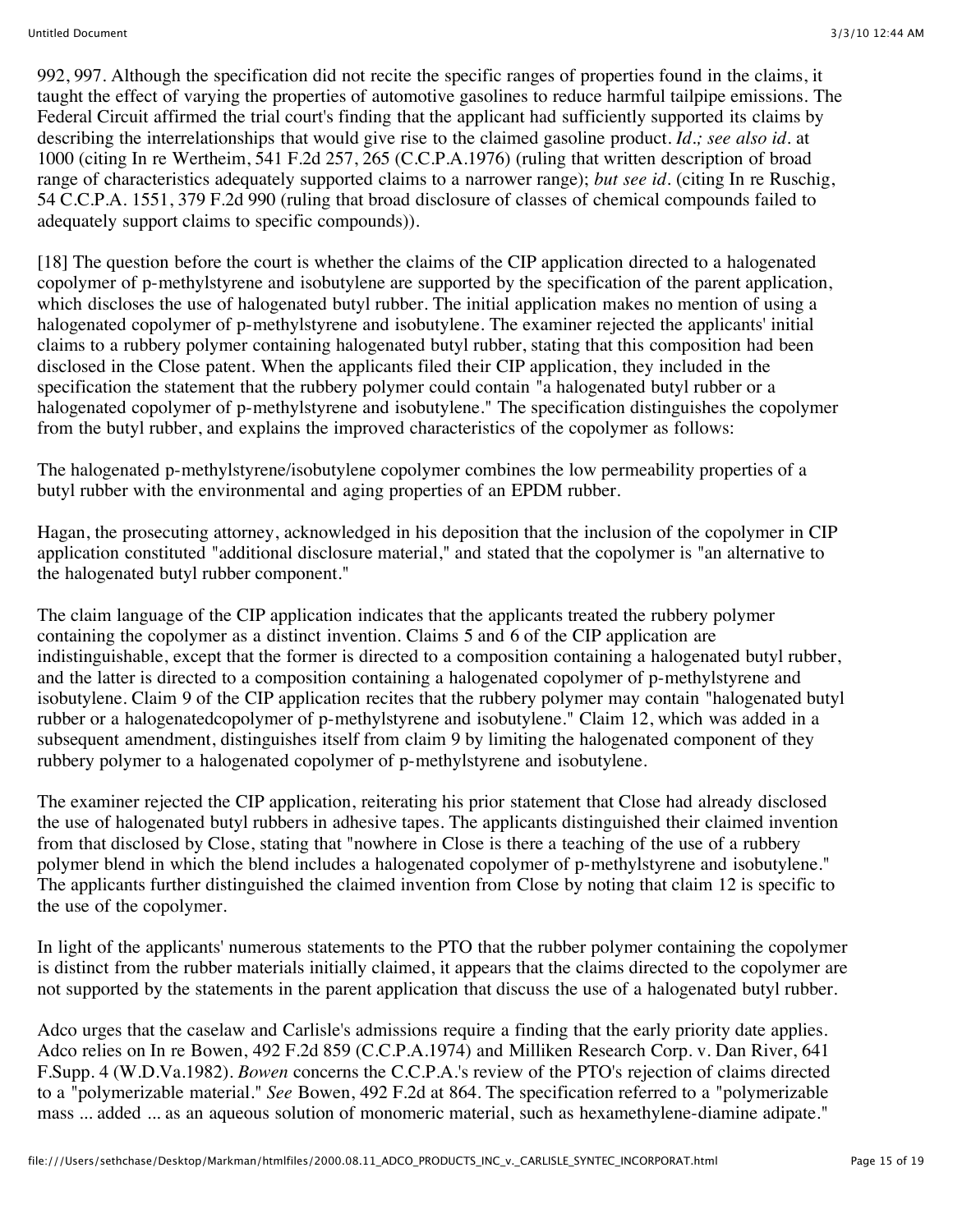*Id.* The C.C.P.A. found that this language in the specification "clearly corresponds to the language of the claims," and reversed the PTO's patentability rejection. *Id.* In *Milliken,* the district court found that a parent application's disclosure of specific types of yarn was sufficient to support genus-type claims in a CIP application. Milliken, 641 F.Supp. at 13. This court finds that the facts of *Bowen* and *Milliken* are distinguishable from the present dispute, as neither of them involved statements to the examiner that the purportedly new subject matter was distinct from the subject matter originally disclosed.

Adco further argues that Carlisle admitted that halogenated butyl rubbers are equivalent to halogenated copolymers of p-methylstyrene and isobutylene, and thus that the initial disclosure provides written support of the later claims. Adco points to Hamed's deposition testimony that halogenated butyl rubber and halogenated copolymers of p-methylstyrene and isobutylene are "similar material[s]" and are "interchangeable." Adco insists that, in light of these statements, there is an issue of fact as to whether the disclosures made in the parent application provide a written description of the later claims.

Section 112 requires the applicant to describe the claimed invention with reasonable clarity such that persons of ordinary skill in the art may recognize that the applicant was in possession of the claimed invention. Union Oil, 208 F.3d at 997; Vas-Cath, 935 F.2d at 1563. The court finds no authority for interpreting this provision as requiring only that the applicant must provide a written description of structures "similar to" or "interchangeable with" the claimed invention. Thus, even if the court were to give full credit to Hamed's statements, which were made in the context of issues distinct from those presently at bar, it is unclear that these statements would constitute an adequate basis for finding that the parent application supports the asserted claims. Moreover, the court finds that Hamed's statements are entitled to far less weight than the statements made by the applicants to the PTO in the CIP application and throughout the prosecution of the '727 patent. Those statements unambiguously maintain that the halogenated copolymer of p-methylstyrene and isobutylene offers superior physical properties, and that the use of the copolymer serves to distinguish the claimed invention from the prior art.

The court concludes that no reasonable jury could find that the specification of the parent application provides a written description of the claims of the '727 patent directed to the use of a halogenated copolymer of p-methylstyrene and isobutylene. Because claims 9 and 10 of the '727 patent are directed to a rubber containing this copolymer, the court finds that November 15, 1990 is the priority date that governs this dispute. Adco admits that it sold the commercial product as early as April 26, 1990. Because these sales were made before the priority date of the asserted claims, the court finds that claims 9 and 10 of the '727 patent are invalid under 35 U.S.C. s. 102(b). The court will grant Carlisle's motion for summary judgment of invalidity.

#### **b.** *Do Adco's December 21, 1989 sales of adhesive tape to Carlisle render the patent invalid under the priority date of the parent application?*

[19] The parties dispute whether Adco's sale of adhesive tape to Carlisle on December 21, 1989 would render the asserted claims invalid under 35 U.S.C. s. 102(b) if the date of the parent application were to apply. Carlisle argues that, even under the date of the parent application, Adco's sale of adhesive tape to Carlisle on December 21, 1989 constitutes a sale of the claimed invention more than a year prior to the date of the parent application. Adco argues that there is a genuine issue of fact as to whether the tape it sold to Carlisle on that date was an embodiment of the claimed invention.

The parties do not dispute that Adco conducted laboratory tests in the Fall of 1989 to increase the polymer level of its adhesive tapes. Briddell acknowledged that Adco achieved ratios of polymer to tackifier of approximately 1.0 between October and December 1989. There appears to be no dispute that the materials developed in the laboratory during this time period had all the attributes of the invention of claim 9.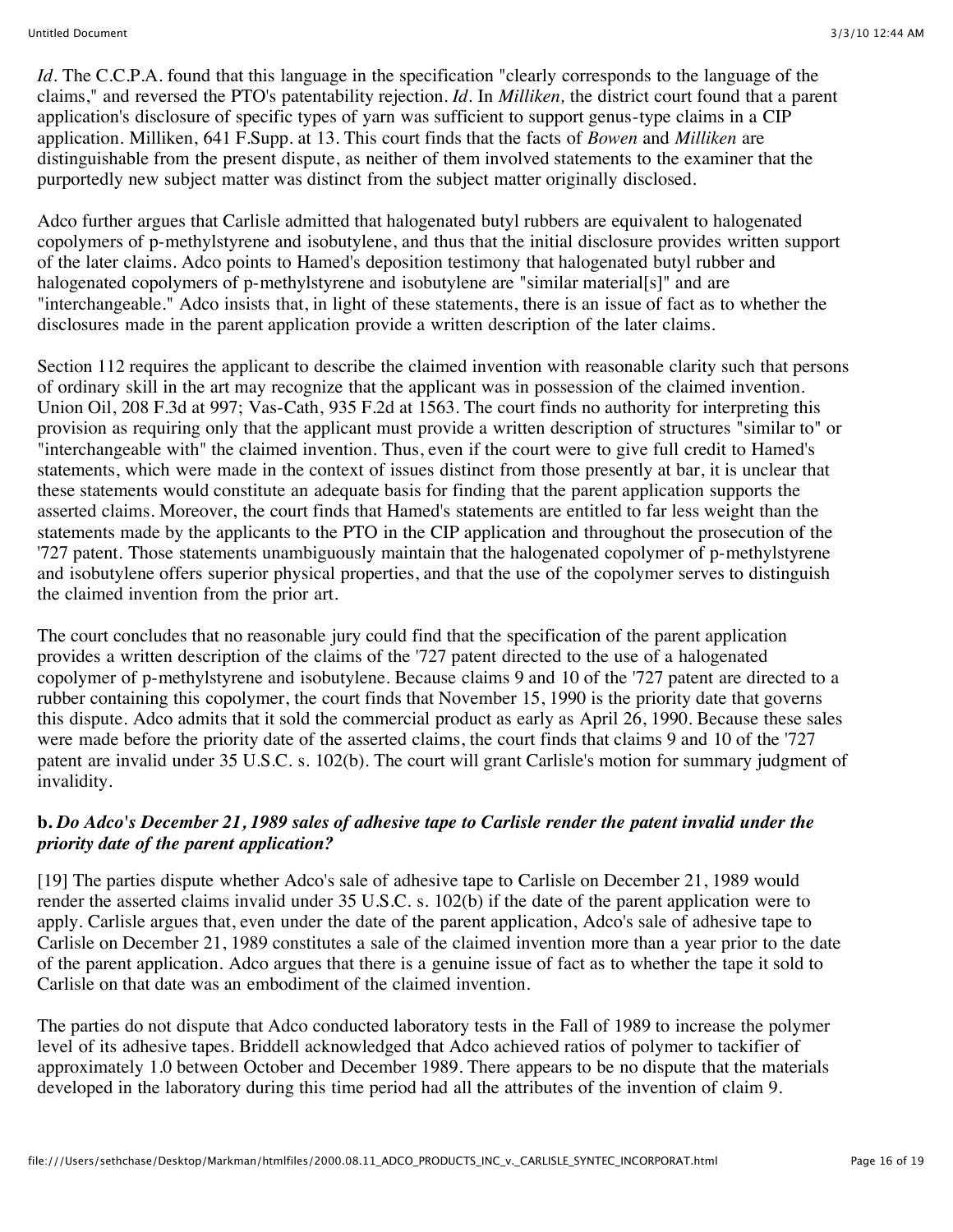An Adco invoice shows that Carlisle placed an order to purchase adhesive tape from Adco on December 21, 1989, and that the tape was shipped on January 19, 1990. The part numbers appearing on the invoice correspond to the part numbers of a July 1990 Master Item List that specify the use of the SP-505 formulation. Moreover, the shipping date appearing on the invoice indicates that Adco shipped the tape product one day after it produced a batch of SP-505 polymer, as evidenced by a master batch sheet dated January 18, 1990.

A number of disputed facts draw into question whether Adco made an offer to sell Carlisle the patented SP-505 product on December 21, 1989. The Master Item List provided to the court is dated July 26, 1990, and does not necessarily reflect the part numbers and formulas being used at the time of the sale in question. Briddell testified that the same part numbers appearing on the invoice might have been used to describe products containing the SP-501 formulation. Hubbard also testified that the batches of SP-505 polymer produced by Adco in January 1990 may have been for field testing, not for sale. The designation "Special" on the January 23, 1990 batch sheet, as noted by Hubbard, suggests that Adco was conducting field testing at that time.

The court finds that genuine issues of material fact preclude a grant of summary judgment on this ground. The court will deny Carlisle's motion for summary judgment that Adco's December 21, 1990 sale of adhesive tape renders the asserted claims invalid under the date of the parent application.

#### **c.** *Do Adco's SP-303 and SP-501 formulations anticipate the claimed invention or render it obvious?*

[20] The parties dispute whether Adco's SP-303 and SP-501 formulations anticipate the claimed invention under 35 U.S.C. s. 102, or render it obvious under 35 U.S.C. s. 103. Carlisle argues that the SP-501 formulation contains the same ingredients as the claimed invention, and that the lesser amount of polymer in the SP-501 product is insubstantially different from the level of polymer used in the SP-505 formulation. Carlisle argues, moreover that the SP-303 formulation only lacks polyisobutylene, and is equivalent to the SP-501 and SP-505 formulations in all material respects.

Adco argues that neither the SP-303 nor the SP-501 formulations have substantially equal amounts by weight of rubbery polymer and tackifier, and thus that they do not anticipate the claimed invention nor render it obvious.

It appears that the SP-303 formulation had a rubbery polymer to tackifier ratio of approximately 0.3, and that the SP-501 product, at least during the Summer of 1989, had a rubbery polymer to tackifier ratio of approximately 0.4. It is not clear whether Adco sold SP-501 products containing higher levels of polymer. The court finds that there is a question of fact as to whether the adhesive tapes sold by Adco had sufficient levels of polymer to anticipate the claimed invention, or to render it obvious. The court will deny Carlisle's motion for summary judgment of invalidity on this ground.

#### **4.** *Carlisle's motion for summary judgment of inequitable conduct*

[21] Carlisle argues that it is entitled to summary judgment that the asserted claims are unenforceable due to inequitable conduct. Carlisle contends that the SP-303 and SP-501 formulations are material prior art that Adco intentionally withheld from the PTO. Adco argues that the low polymer content of these products renders them immaterial, and that these adhesives are cumulative of the Chiu patent.

The first step in determining whether Adco engaged in inequitable conduct is to determine whether the allegedly withheld references are material. *See* Molins PLC v. Textron, Inc., 48 F.3d 1172, 1178 (Fed.Cir.1995). The SP-303 and SP-501 tapes are cured roofing adhesives. The components of the SP-501 formulation appear to be the same as in the claimed invention, and the SP-303 formulation appears to lack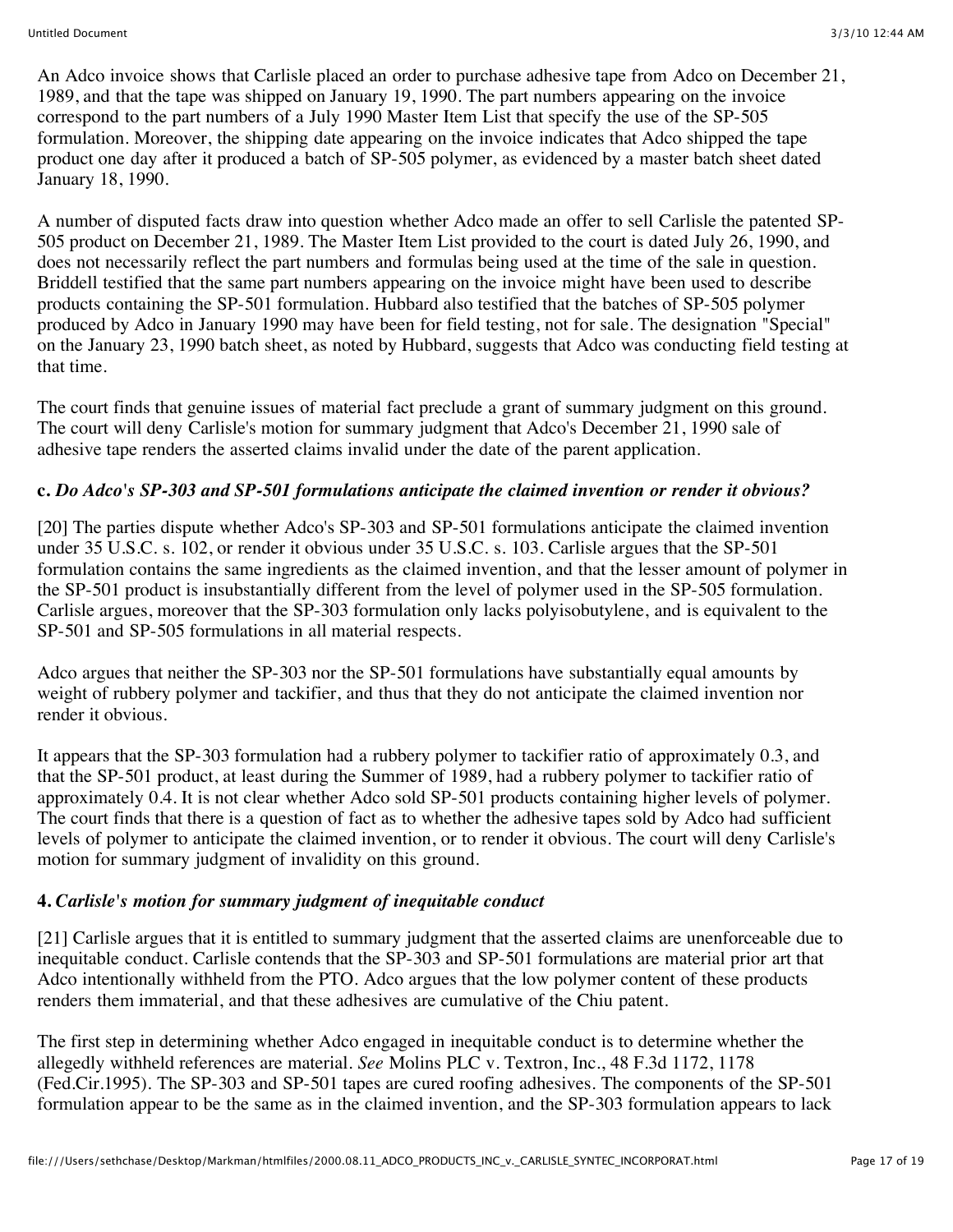only polyisobutylene. The primary difference between these two formulations and the claimed invention is the level of polymer. As noted above, the SP-303 and SP-501 products had polymer to tackifier ratios of approximately 0.3 and 0.4, respectively. The claimed invention has substantially equal amounts of polymer and tackifier.

The applicants disclosed eight patents to the PTO. The Chiu patent teaches the use of a roofing adhesive containing a cured butyl rubber, and it appears that the remaining references disclose uncured adhesives. The applicants distinguished the claimed invention from the prior art on the grounds that the claimed rubber is a cured rubber that is "postcured after formulation" and that is heated to "achieve essentially full cross-linking of the components."

As noted by the applicants during prosecution, the point of novelty of the claimed invention is that it discloses the use of a cured adhesive. The SP-303 and SP-501 formulations are cured adhesives whose chemical compositions are closely related to that of the claimed invention. In light of the similarities between Adco's SP-303 and SP-501 adhesives and the claimed invention, it appears that these prior formulations may have been material to the prosecution of the '727 patent. A question of fact remains as to whether the SP-303 and SP-501 formulations are cumulative of the Chiu patent.

The court must also consider whether the applicants acted with an intent to deceive the PTO. *See* id. On May 8, 1989, Briddell sent the formulation data for the SP-303 and SP-501 adhesives to the attorneys responsible for prosecuting the '727 patent. The applicants were aware of these formulations when they represented to the PTO that the claimed invention was patentable over the prior art by nature of being precured.

The documents, depositions, and affidavits submitted by the parties suggest that Carlisle has raised a substantial question about the enforceability of the '727 patent. Nevertheless, the court is reluctant to resolve this issue in the context of a motion for summary judgment. The merits of Carlisle's claim turn on questions of the applicants' intent, which the court will be more comfortable addressing after having had the opportunity to see and hear the witnesses, and to assess their credibility. Accordingly, the court will deny Carlisle's motion for summary judgment of unenforceability.

## **5.** *Carlisle's motion for summary judgement of no willful infringement*

Carlisle argues that it is entitled to summary judgment that it has not willfully infringed the claims of the '727 patent. In light of the court's determination that the asserted claims are invalid under 35 U.S.C. s. 102(b), it appears that this motion is moot. The court will deny the motion without prejudice.

# **III.** *CONCLUSION*

The court has construed the disputed terms of claim 9 of the '727 patent. The court finds that the term "substantially equal amounts" does not need additional interpretation. The court finds that the term "a rubbery polymer comprising a blend of ... and polyisobutylene" does not need additional interpretation. The court finds that the term "a compatible tackifier" should be given its ordinary meaning, and that a suitable definition for this term is "a substance that gives the composition its softness and high initial adhesivity and is compatible with the other constituents in the adhesive composition." The court finds that the term "an accelerator/cure package for said rubbery polymer" should be given its ordinary meaning, and that a suitable definition for this term is "a package that includes a compound to cross-link the polymer chains of the rubbery polymer, and for reducing the time needed to complete such cross-linking."

The court will grant Carlisle's motion for summary judgment of no literal infringement on the ground that its accused product does not contain polyisobutylene. The court will grant Carlisle's motion for summary